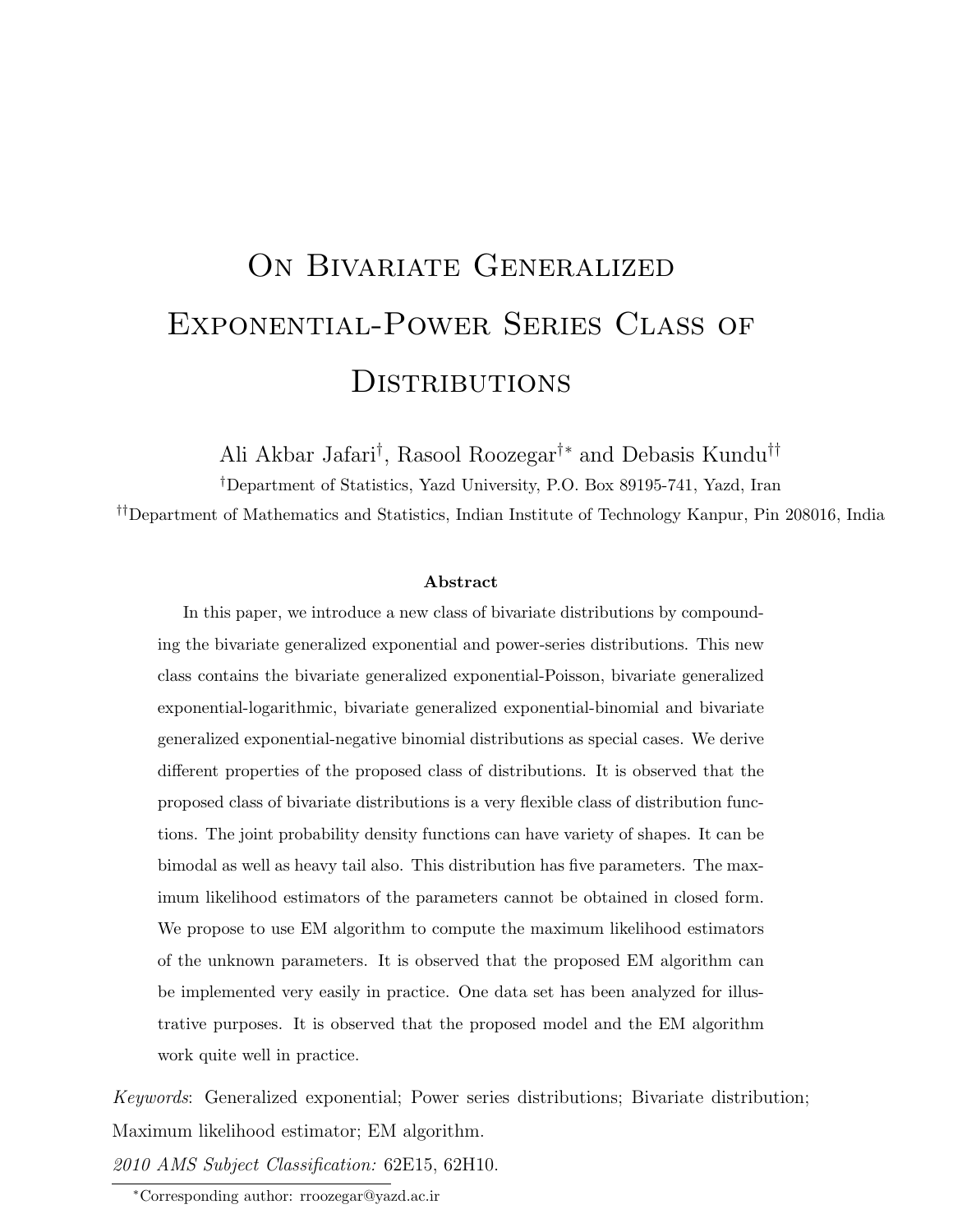### 1 INTRODUCTION

Marshall and Olkin (1997) proposed a method to introduce an extra parameter to a family of distributions to bring more flexibility. The model has an interesting physical interpretation also. The basic idea is very simple. They have considered geometric maximum or minimum of a sequence of independent and identically distributed (i.i.d.) random variables. They have explored several properties in case of exponential and Weibull distributions. Since then extensive work has been done on this method exploring different properties and extending to some other lifetime distributions, see for example Ghitany et al. (2005, 2007), Pham and Li (2007), Barreto-Souza (2012) and the references cited therein. In the same paper Marshall and Olkin (1997) briefly introduced the bivariate extension of their model. They did not discuss any detailed properties, but indicated that it will be a powerful tool to incorporate in a bivariate class of distributions. Although, an extensive amount of work has been done in the univariate set up, not much attention has been paid for the bivariate class of distributions. This is an attempt towards that direction.

In the last few years an attempt has been going on to generalize the original idea of Marshall and Olkin (1997) to incorporate more flexibility to a class of univariate distributions. Instead of using the geometric distribution, as it has been proposed by Marshall and Olkin (1997), a more general power series distribution has been used. Hence, the model of Marshall and Olkin (1997) can be obtained as a special case. Kus (2007) first proposed the exponential power series distribution, Tahmasbi and Rezaei (2008) introduced the exponential logarithmic distribution. Chahkandi and Ganjali (2009) first combined all these procedures and introduced the exponential power series distribution. Later, Morais and Barreto-Souza (2011) and Mahmoudi and Jafari (2012) proposed Weibull-power series and generalized exponential-power series (GEPS) distributions, respectively. It is observed that the GEPS class of distributions is a three-parameter distribution with a very flexible probability density functions (PDFs) and hazard functions. The hazard function of the GEPS distribution can be an increasing, decreasing or bathtub shaped. The PDFs can be unimodal and bimodal also. It may be mentioned that not too many three parameter distributions have these properties.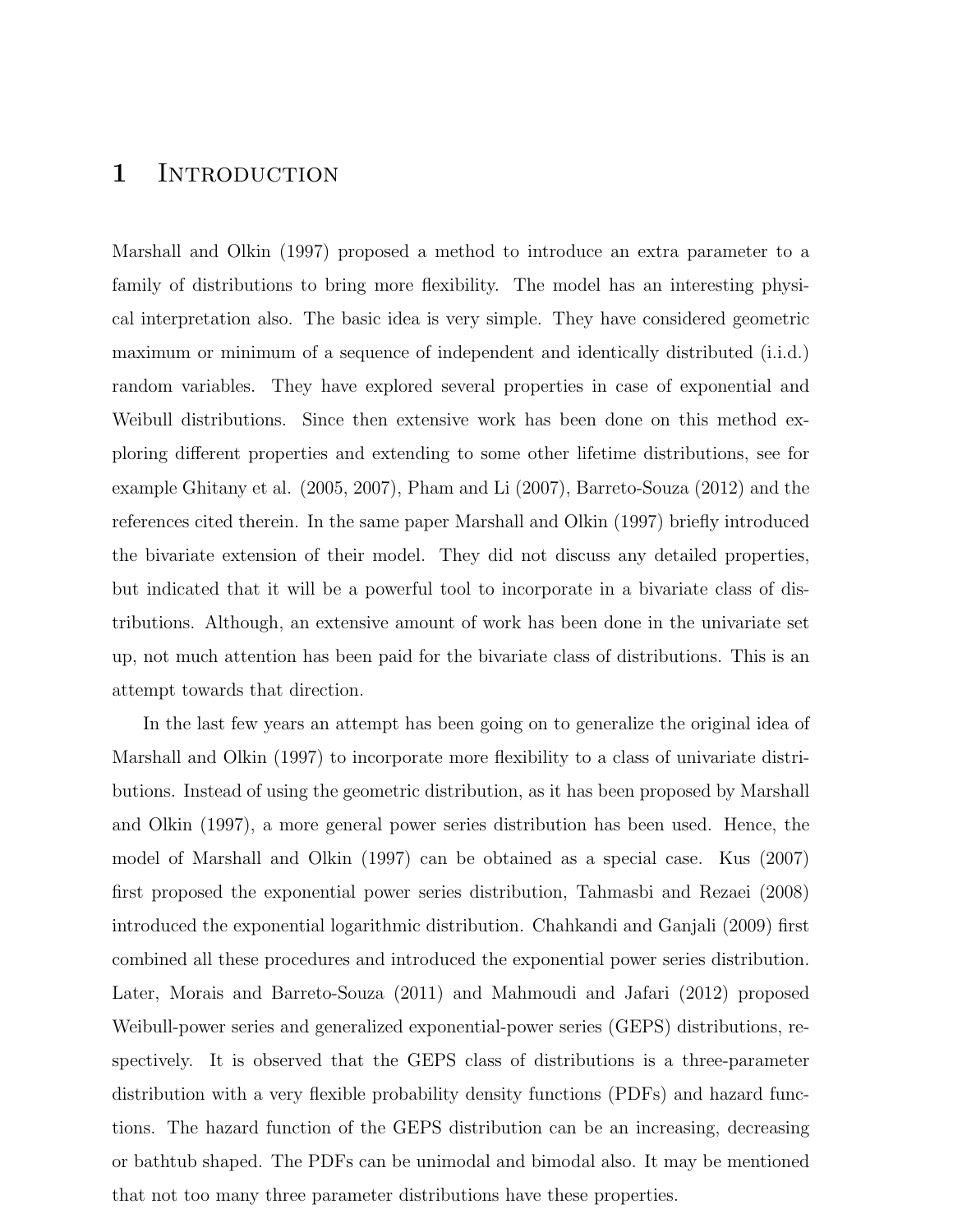Extensive work has been in developing several continuous bivariate distributions and analyzing their properties, see for example Balakrishnan and Lai (2009) for a comprehensive review on this topic. Among several bivariate distributions with continuous marginals and which can be used to model singular data, Marshall-Olkin's (1967) bivariate exponential (MOBE) distribution plays the most important role. The MOBE has exponential marginals, hence it has decreasing PDF and constant hazard function. Due to these limitations, it is difficult to use it in many real life data sets. Marshall and Olkin (1967) also introduced Marshall-Olkin bivariate Weibull (MOBW) distribution with Weibull marginals. The MOBW has four parameters, and has some interesting properties, see for example Kundu and Dey (2009) or Kundu and Gupta (2013). Some of the other bivariate distributions with continuous marginals and which can be used to analyze bivariate data with ties have been proposed by Sarhan and Balakrishnan (2007), Kundu and Gupta (2009, 2010, 2014), Kundu (2015) and see the references cited therein. Unfortunately none of these models can have bimodal joint PDFs or heavy tails of marginals.

The main aim of this paper is to introduce a bivariate distribution with continuous marginals and having a singular component which can be used to analyze data with ties. The main advantage of the proposed bivariate distribution is that it can have marginals with heavy tails, moreover the joint PDF of the absolute continuous part can be bimodal also. The proposed model has some interesting physical interpretations also. Hence, it may be more flexible than the existing models and it will give the practitioner one more option to choose a model among the possible class of bivariate models for analyzing data with ties.

The basic idea of the proposed model is quite simple. Let us recall that the twoparameter generalized exponential (GE) distribution has been introduced by Gupta and Kundu (1999) and the PDF of a GE distribution can be a decreasing or an unimodal function. The hazard function of a GE distribution can be increasing, decreasing or constant. Mahmoudi and Jafari (2012) introduced the GEPS distributions by compounding GE distribution with the power series class of distributions. The proposed class of GEPS distributions is very flexible. It can have bimodal PDF and it can be heavy tails also. This motivates us to compound the bivariate generalized exponential (BGE) distribu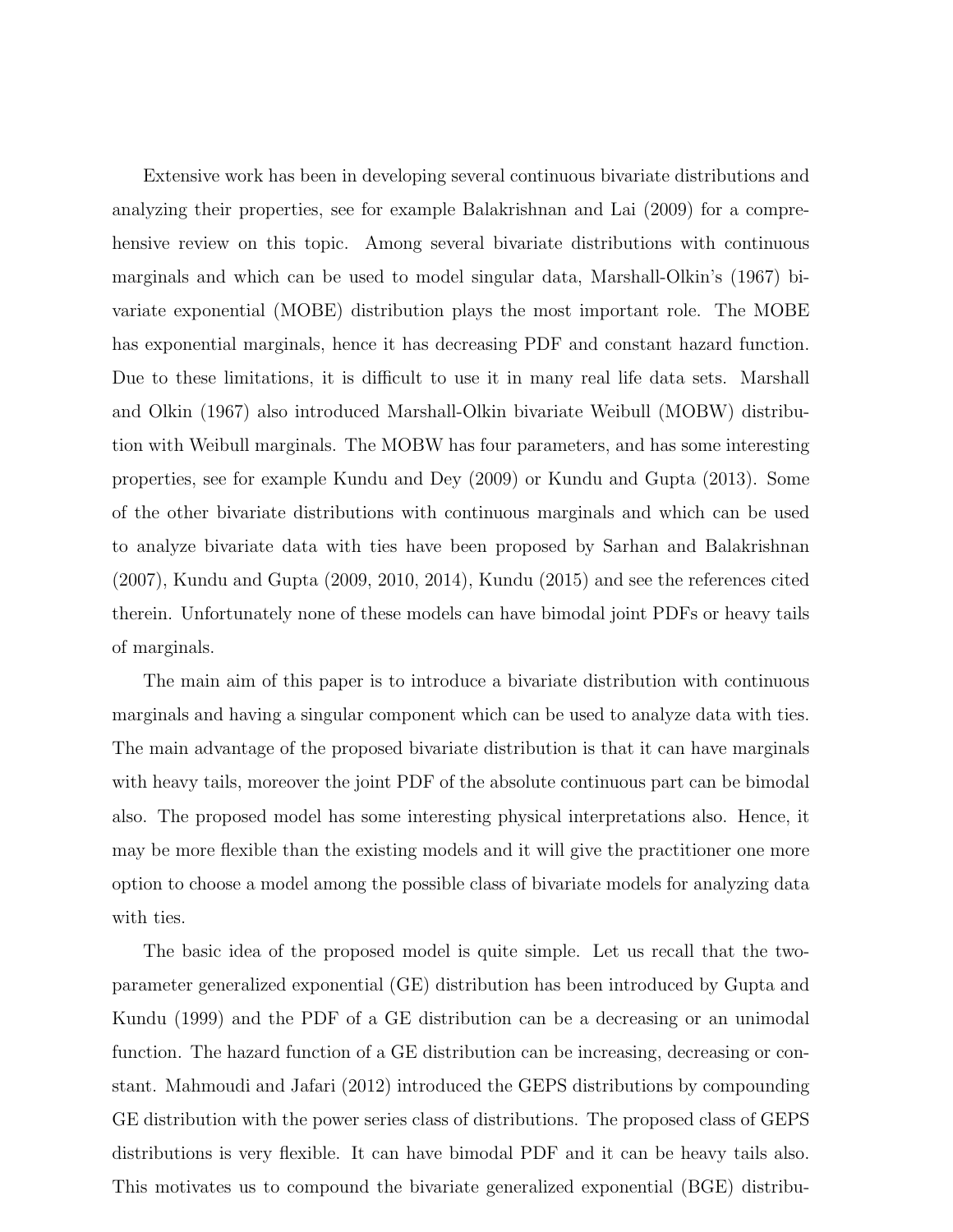tion, proposed by Kundu and Gupta (2009), with the power series class of distributions. We call the new class of distributions as the BGE power series (BGEPS) class of distributions.

The proposed class of bivariate distributions has several interesting properties. It is a five-parameter bivariate distribution with a singular component similarly as the MOBE or MOBW distribution. The joint CDF and the joint PDF can be written in explicit form, hence it can be used quite conveniently in practice. The joint PDF of the absolute continuous part of the BGEPS distribution can take various shapes. It can be unimodal, bimodal and heavy tails. The marginals have the GEPS distribution, hence it enjoys all the nice properties of the GEPS distribution as has been observed by Mahmoudi and Jafari (2012). The hazard functions of the marginals can be increasing, decreasing, constant and bathtub shaped. It is further observed that the proposed BGEPS has some interesting physical interpretations, and the BGE of Kundu and Gupta (2009) can be obtained as a special case.

First we derive the BGEPS by compounding the BGE distribution with the power series class of distributions. It may be mentioned that the BGE distribution has several interesting properties. We obtain several properties and also provide the marginal and conditional distributions of the BGEPS distribution. It is observed that it has a very convenient copula structure. Hence this can be used in deriving various dependence structure and evaluating different dependence measures. We discuss some of the special cases in details. The proposed class has five unknown parameters. The maximum likelihood estimators (MLEs) cannot be obtained in closed form. The MLEs can be obtained by solving five non-linear equations simultaneously. The standard Newton-Raphson algorithm may be used for this purpose, but it requires a very good choice of the initial guesses of the five parameters. Otherwise, it has the standard problem of converging to local maximum rather the global maximum. To avoid that, we have used an EM algorithm which involves solving at most two one-dimensional non-linear equations depending on the candidate of the power family of distributions. It is observed that the implementation of the proposed EM algorithm is very simple in practice. We have analyzed one data set for illustrative purposes. The performance is quite satisfactory.

The rest of the paper is organized as follows. In Section 2, we briefly describe the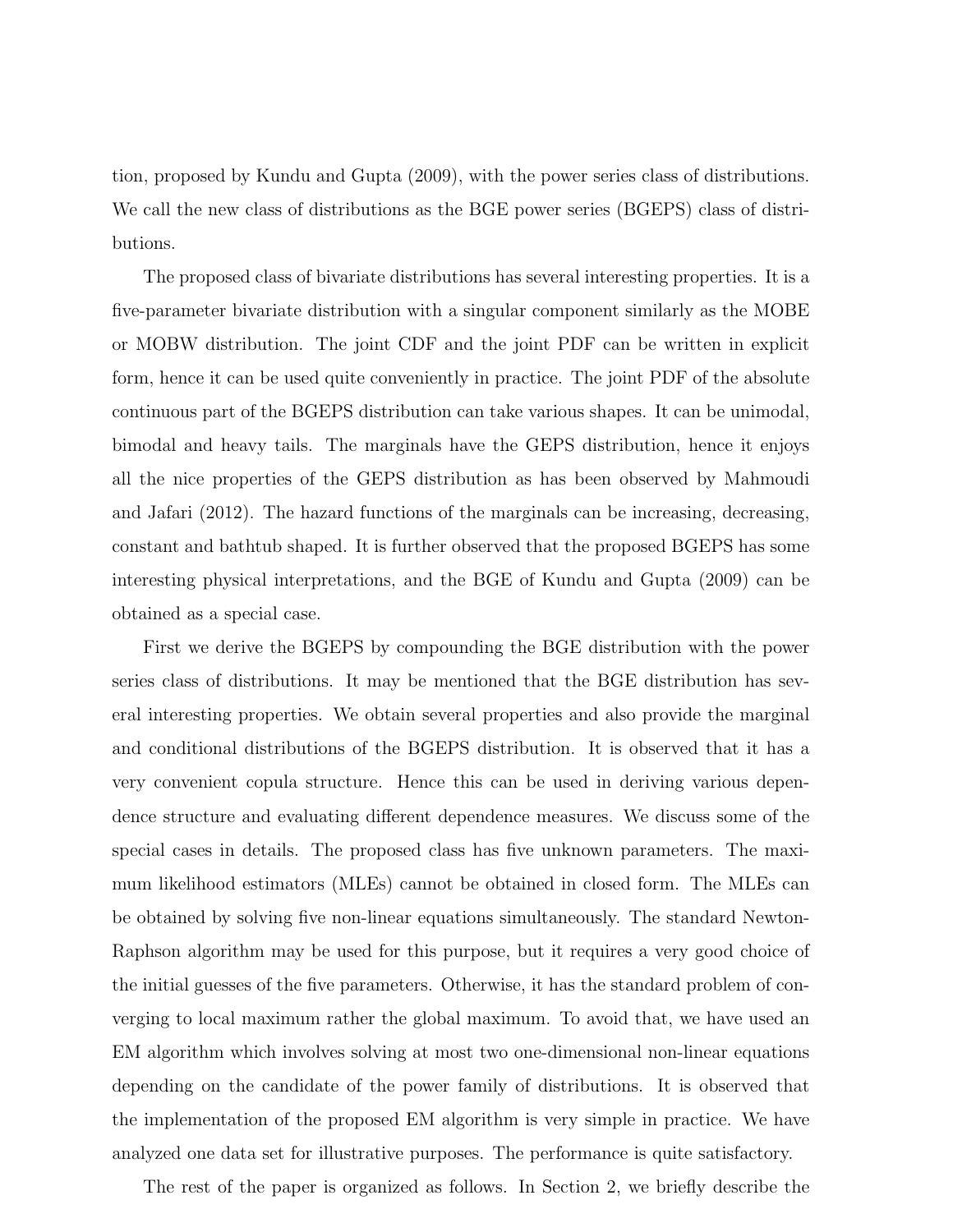BGE distribution and mention some of the recent developments on this distribution. The BGEPS is defined in Section 3, and we provide some physical interpretations and describe several properties in the same section. In Section 4, we have discussed some of the special cases. The inference procedure is provided in Section 5. The analysis of a data set is provided in Section 6, and finally we conclude the paper in Section 7.

# 2 BGE DISTRIBUTIONS

In this section we briefly describe about the BGE distributions. The two-parameter GE distribution with the shape parameter  $\alpha > 0$  and the scale parameter  $\lambda > 0$  has the following cumulative distribution function (CDF) and the PDF, respectively

$$
F_{GE}(x; \alpha, \lambda) = (1 - e^{-\lambda x})^{\alpha}, \quad x > 0, \text{ and}
$$
  

$$
f_{GE}(x; \alpha, \lambda) = \alpha \lambda e^{-\lambda x} (1 - e^{-\lambda x})^{\alpha - 1}, \quad x > 0.
$$

Kundu and Gupta (2009) introduced four-parameter BGE distribution based on three independent GE distributions. The CDF of the bivariate generalized exponential (BGE) with parameters  $\alpha_1 > 0$ ,  $\alpha_2 > 0$ ,  $\alpha_3 > 0$  and  $\lambda > 0$  is given by

$$
F_{BGE}(x_1, x_2; \alpha_1, \alpha_2, \alpha_3, \lambda) = \begin{cases} (1 - e^{-\lambda x_1})^{\alpha_1 + \alpha_3} (1 - e^{-\lambda x_2})^{\alpha_2} & \text{if } x_1 \le x_2 \\ (1 - e^{-\lambda x_1})^{\alpha_1} (1 - e^{-\lambda x_2})^{\alpha_2 + \alpha_3} & \text{if } x_1 > x_2. \end{cases} (2.1)
$$

The joint PDF of a BGE associated with the above CDF can be written as follows:

$$
f_{BGE}(x_1, x_2; \alpha_1, \alpha_2, \alpha_3, \lambda) = \begin{cases} f_{GE}(x_1; \alpha_1 + \alpha_3, \lambda) f_{GE}(x_2; \alpha_2, \lambda) & \text{if } x_1 < x_2 \\ f_{GE}(x_1; \alpha_1, \lambda) f_{GE}(x_2; \alpha_2 + \alpha_3, \lambda) & \text{if } x_1 > x_2 \\ \frac{\alpha_3}{\alpha_1 + \alpha_2 + \alpha_3} f_{GE}(x_1; \alpha_1 + \alpha_2 + \alpha_3, \lambda) & \text{if } x_1 = x_2. \end{cases}
$$

Here the first two terms are the densities with respect to two dimensional Lebesgue measure and the third term is the density with respect to one dimensional Lebesgue measure, see for example Kundu and Gupta (2009). Note that the BGE distribution has both an absolutely continuous part and a singular part similar to the MOBE, MOBW or the model proposed by Sarhan and Balakrishnan (2007). The BGE has several interesting properties. The marginals of the BGE distributions are GE distributions, and the conditional distributions are also GE distributions in a certain range. Moreover, it also has the positive quadrant dependence property.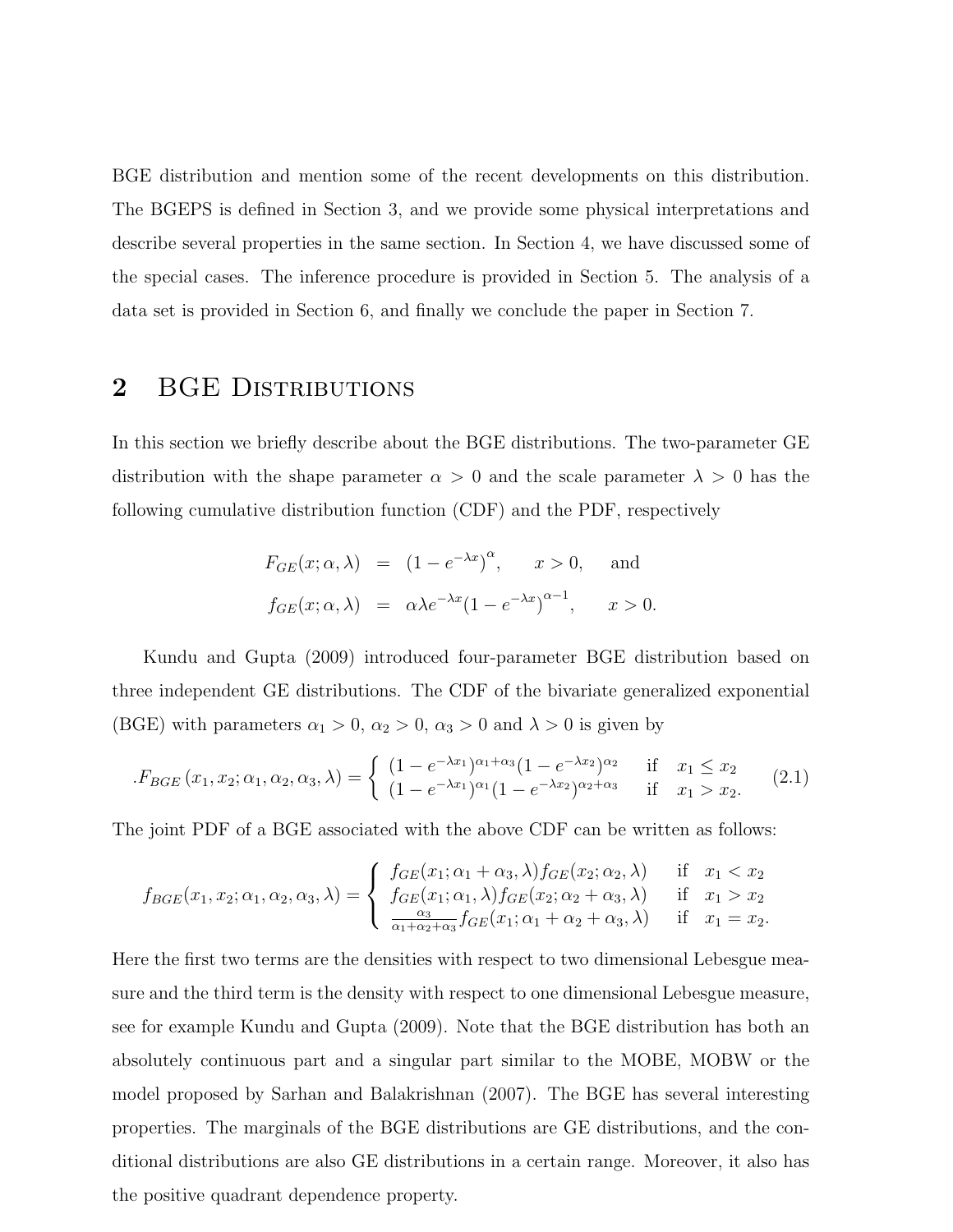An extensive amount of work has been done on the BGE distributions and some related topics in the last few years. Dey and Kundu (2012) discussed about discriminating between a bivariate generalized exponential distribution and a bivariate Weibull distribution based on the likelihood ratio statistics. Recently, Al-Turk et al. (2017) discussed the inference procedures of the unknown parameters of a BGE distribution based on copula functions. Some of the other work related to BGE distribution can be found in Achcar et al. (2015), Ibrahim et al. (2017), Kundu and Gupta (2011), Kundu et al. (2015), Muhammad (2016), Shoaee and Khorram (2012) and the see the references cited therein.

### 3 BGEPS Class of Distributions

A random variable N follows the power series distribution if it has the following probability mass function

$$
P(N = n) = \frac{a_n \theta^n}{C(\theta)}, \quad n = 1, 2, \dots,
$$

where  $a_n \geq 0$  depends only on  $n, C(\theta) = \sum_{n=1}^{\infty} a_n \theta^n$  and  $\theta \in (0, s)$  (s can be  $\infty$ ) is such that  $C(\theta)$  is finite. The power series distributions contains some truncated (at zero) distributions such as geometric, Poisson, logarithmic, binomial and negative binomial. The quantity  $a_n$  for these distributions are 1,  $n!^{-1}$ ,  $n^{-1}$ ,  $\binom{k}{n}$  $\binom{k}{n}$  and  $\binom{n-1}{k-1}$  $_{k-1}^{n-1}$ , respectively. Also,  $C(\theta)$  for these distributions are  $\theta(1-\theta)^{-1}$ ,  $e^{\theta}-1$ ,  $-\log(1-\theta)$ ,  $(1+\theta)^{k}-1$  and  $\binom{n-1}{k-1}$  $_{k-1}^{n-1}),$ respectively. Detailed properties of the power series distribution can be found in Noack (1950).

Now, suppose  $\{(X_{1n}, X_{2n}); n = 1, 2, \dots\}$  is a sequence of independent and identically distributed (i.i.d.) non-negative bivariate random variables with common joint distribution function  $F_{\mathbf{X}}(.,.)$ , where  $\mathbf{X} = (X_1, X_2)$ . Take N to be a power series random variable independent of  $(X_{1i}, X_{2i})$ . Let

$$
Y_i = \max\{X_{i1}, \ldots, X_{iN}\}, \quad i = 1, 2.
$$

Note that for the random vector  $\mathbf{Y} = (Y_1, Y_2)$  we have

$$
P(Y_1 \le y_1, Y_2 \le y_2, N = n) = F_{Y_1, Y_2|N}(y_1, y_2|n)P(N = n) = (F_X(y_1, y_2))^n \frac{a_n \theta^n}{C(\theta)}. \quad (3.1)
$$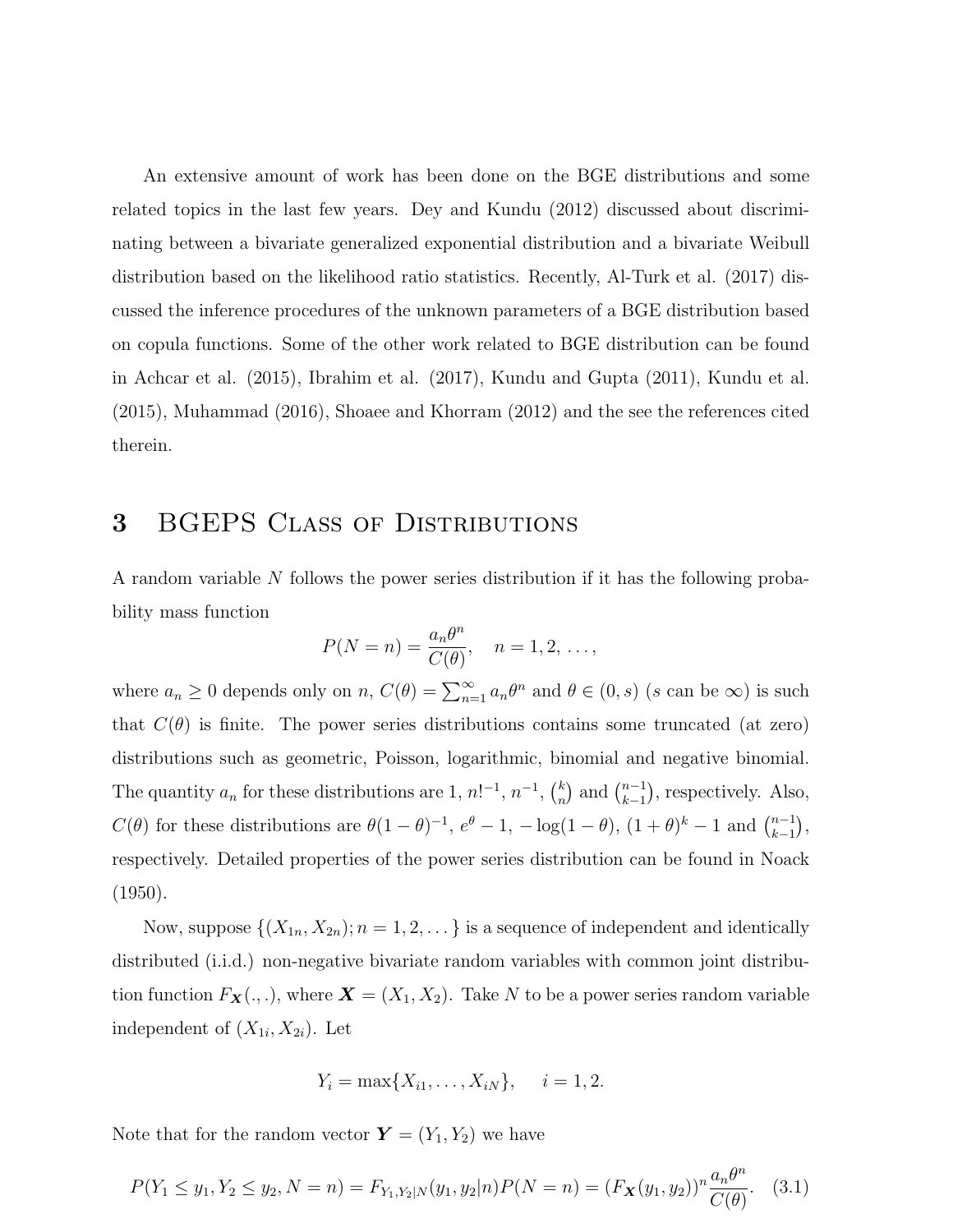Therefore, the joint CDF of  $\mathbf{Y} = (Y_1, Y_2)$  becomes

$$
F_{\mathbf{Y}}(y_1, y_2) = \sum_{n=1}^{\infty} \left( F_{\mathbf{X}}(y_1, y_2) \right)^n \frac{a_n \theta^n}{C(\theta)} = \frac{C(\theta F_{\mathbf{X}} y_1, y_2)}{C(\theta)}.
$$

In this case, we call  $\boldsymbol{Y}$  has a bivariate F-power series (BFPS) distribution. The corresponding marginal distribution function of  $Y_i$  is

$$
F_{Y_i}(y_i) = \frac{C(\theta F_{\mathbf{X}_i}(y_i))}{C(\theta)}, \quad i = 1, 2.
$$

As we had already mentioned that in recent years many authors have considered this univariate class, see for example Mahmoudi and Jafari (2012), Flores et al. (2013) and the references cited therein.

**Remark 2.1.** If we consider  $Z_i = \min\{X_{i1}, \ldots X_{iN}\}, i = 1, 2$ , another class of bivariate distributions is obtained with the following joint cumulative survival function:

$$
\bar{F}_{Z_1,Z_2}(y_1,y_2)=P(Z_1>y_1,Z_2>y_2)=\frac{C(\theta\bar{F}_{\mathbf{X}}(y_1,y_2))}{C(\theta)},
$$

where  $\bar{F}_{\mathbf{X}}(y_1, y_2) = P(X_1 > y_1, X_2 > y_2)$ . Several papers have studied the univariate case of this class: see for example Morais and Barreto-Souza (2011) and Roozegar and Nadarajah (2016) among others.

In this paper we take  $F$  to be the bivariate generalized exponential given in  $(2.1)$ . Therefore, we consider the bivariate generalized exponential-power series (BGEPS) class of distributions which is defined by the following CDF:

$$
F_{\mathbf{Y}}(y_1, y_2) = \begin{cases} \frac{C(\theta(1-e^{-\lambda y_1})^{\alpha_1+\alpha_3}(1-e^{-\lambda y_2})^{\alpha_2})}{C(\theta)} & \text{if } y_1 \leq y_2\\ \frac{C(\theta(1-e^{-\lambda y_1})^{\alpha_1}(1-e^{-\lambda y_2})^{\alpha_2+\alpha_3})}{C(\theta)} & \text{if } y_1 > y_2, \end{cases}
$$
  

$$
= \begin{cases} \frac{C(\theta F_{GE}(y_1; \alpha_1+\alpha_3, \lambda)F_{GE}(y_2; \alpha_2, \lambda))}{C(\theta)} & \text{if } y_1 \leq y_2\\ \frac{C(\theta F_{GE}(y_1; \alpha_1, \lambda)F_{GE}(y_2; \alpha_2+\alpha_3, \lambda))}{C(\theta)} & \text{if } y_1 > y_2, \end{cases}
$$
(3.2)

We denote it by  $BGEPS(\alpha_1, \alpha_2, \alpha_3, \lambda, \theta)$ . The following interpretations can be provided of the above random variables.

RANDOM STRESS MODEL: Suppose, a system has two components. Each component is subject to random number of individual stresses. Suppose the i-th stress at the two components are  $X_{1i}$  and  $X_{2i}$ , respectively. If N is the number of stresses, which is not observable, then the observed stresses at the two components are  $Y_1 = \max\{X_{11}, X_{12}, \ldots, X_{1N}\}\$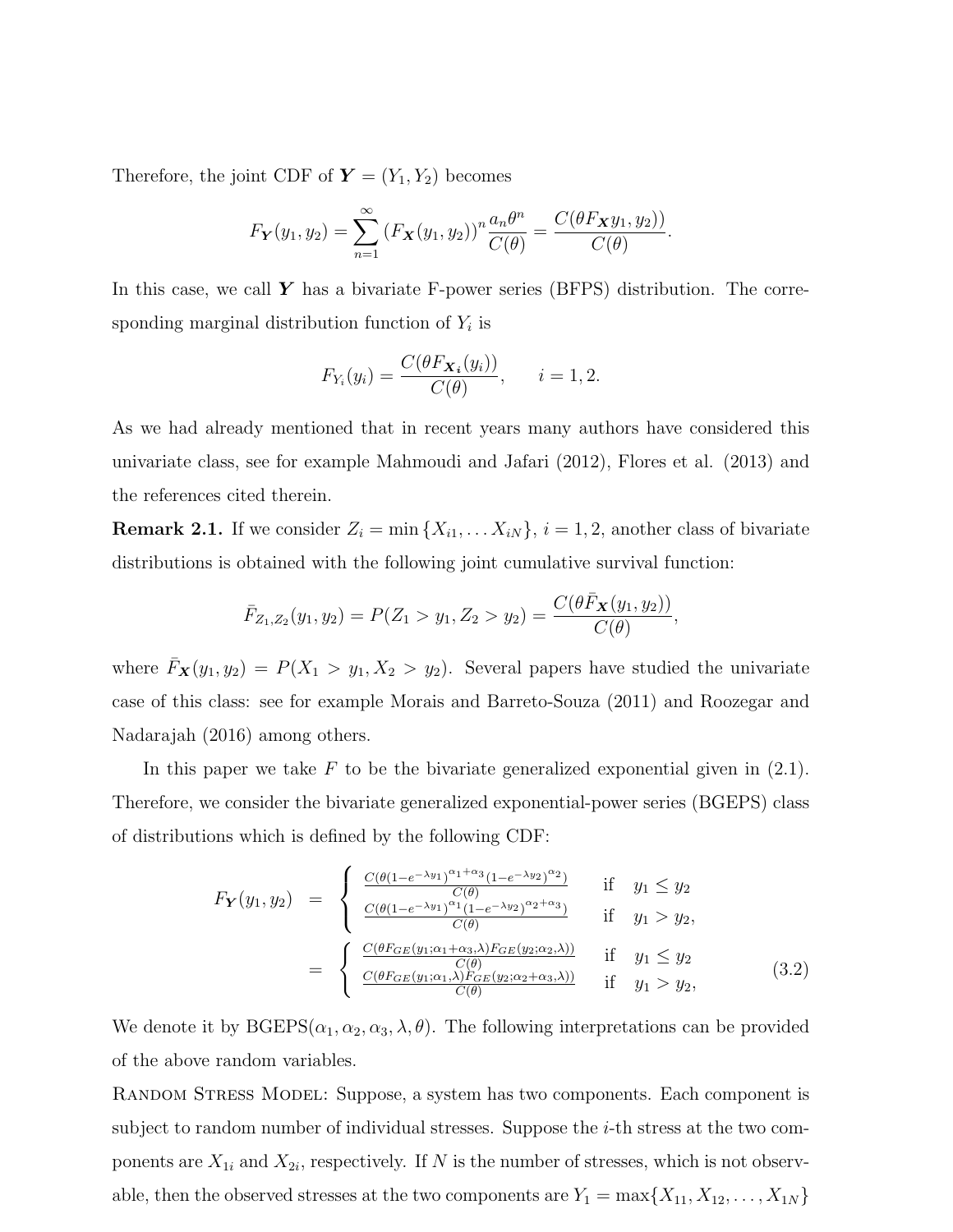and  $Y_2 = \max\{X_{21}, X_{22}, \ldots, X_{2N}\}\$ , respectively. If N has a Power series distribution and  $(X_{1i}, X_{2i})$  for  $i = 1, 2, \ldots$  are i.i.d. BGE random variables and they are independent of N, then  $(Y_1, Y_2)$  has a BGEPS distribution.

PARALLEL SYSTEMS: Consider two systems, say 1 and 2, each having N number of independent and identical components attached in parallel. Here N is a random variable. If  $X_{1i}$  and  $X_{2i}$  denote the lifetimes of the *i*-th components of system 1 and system 2, respectively, then the lifetime of the two systems become  $(Y_1, Y_2)$ , where  $Y_1 = \max\{X_{11}, X_{12}, \ldots, X_{1N}\}\$ and  $Y_2 = \max\{X_{21}, X_{22}, \ldots, X_{2N}\}\$ . In this case also, if N has a Power series distribution and  $(X_{1i}, X_{2i})$  for  $i = 1, 2, \ldots$  are i.i.d. BGE random variables and they are independent of  $N$ , then  $(Y_1, Y_2)$  has a BGEPS distribution.

**Proposition 1.** Let  $F_Y(y_1, y_2)$  be the CDF of BGEPS distributions given in (3.2). Then

$$
F_Y(y_1, y_2) = \sum_{n=1}^{\infty} p_n F_{BGE}(y_1, y_2; n\alpha_1, n\alpha_2, n\alpha_3, \lambda),
$$

where  $p_n = P(N = n) = \frac{a_n \theta^n}{C(\theta)}$  $\frac{a_n\theta^n}{C(\theta)}$  .

*Proof.* It is straightforward by the total probability law and conditioning the  $F_Y(y_1, y_2)$ on the random variable N.  $\Box$ 

We note that for the bivariate generalized exponential distribution in (1.2), the parameter  $\alpha_3$  is a very important parameter because when  $\alpha_3 = 0$ , the random variables are independent. By Proposition 1, we see this is not true for the bivariate generalized exponential power series distribution.

**Proposition 2.** Let  $(Y_1, Y_2)$  follows BGEPS  $(\alpha_1, \alpha_2, \alpha_3, \lambda, \theta)$  distribution. Then

1. Each  $Y_i$  has a GEPS distribution with parameters  $\alpha_i + \alpha_3$ ,  $\lambda$  and  $\theta$ .

2. The random variable  $U = \max(Y_1, Y_2)$  has a GEPS distribution with parameters  $\alpha_1 + \alpha_2 + \alpha_3$ ,  $\lambda$  and  $\theta$ .

3. If  $C(\theta) = \theta$ , then **Y** has a BGE distribution with parameters  $\alpha_1$ ,  $\alpha_2$ ,  $\alpha_3$  and  $\lambda$ . 4.  $P(Y_1 < Y_2) = \frac{\alpha_1}{\alpha_1 + \alpha_2 + \alpha_3}$ .

*Proof.* The proofs of  $(1)$  and  $(3)$  are immediate from  $(3.2)$ . To prove  $(2)$ , we consider the following:

$$
F_U(u) = P(U \le u) = P(\max(Y_1, Y_2) \le u) = P(Y_1 \le u, Y_2 \le u)
$$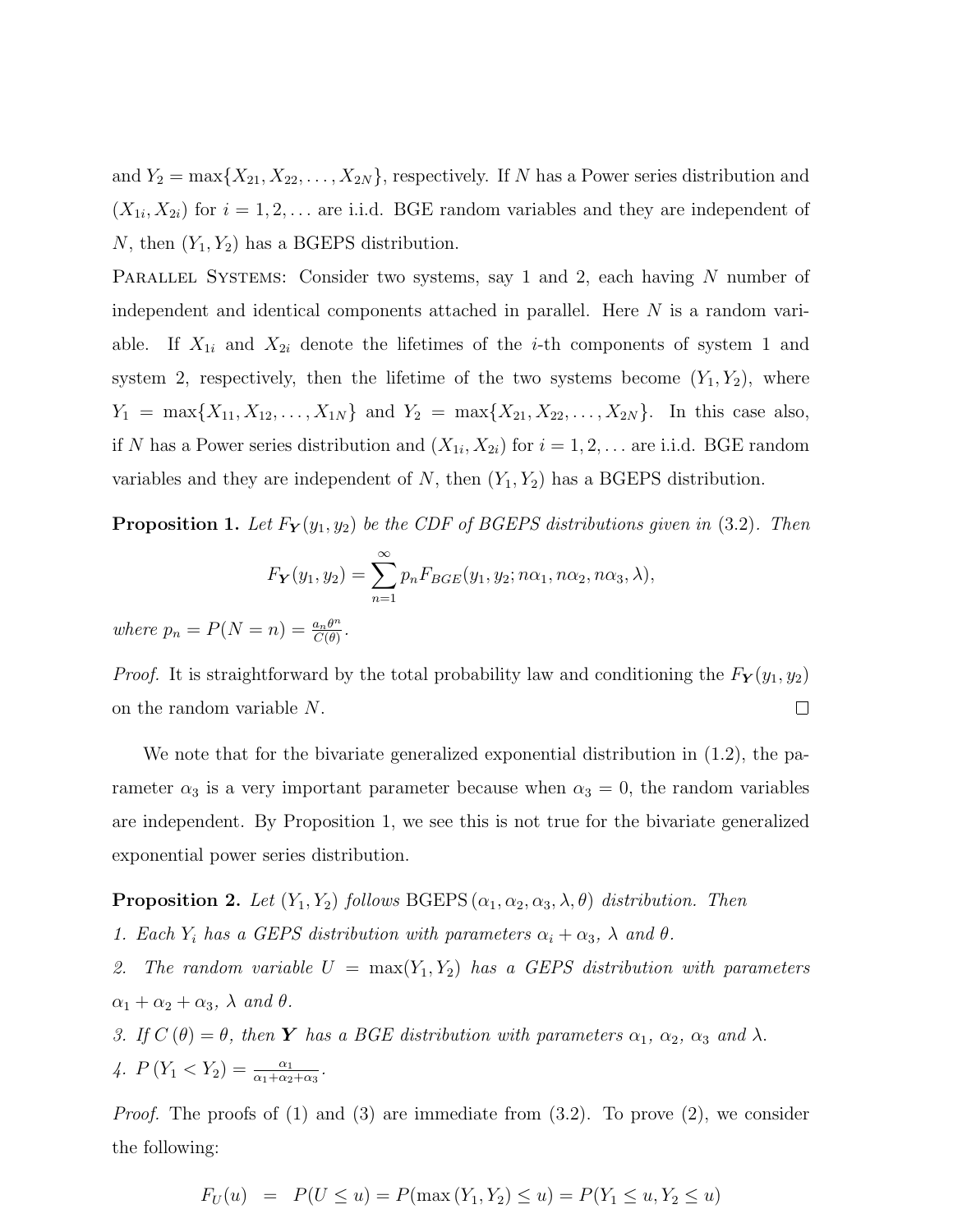$$
= \sum_{n=1}^{\infty} P(Y_1 \le u, Y_2 \le u | N = n) P(N = n)
$$
  
= 
$$
\sum_{n=1}^{\infty} (F_{X_1, X_2}(u, u))^n P(N = n)
$$
  
= 
$$
\frac{C (\theta (1 - e^{-\lambda u})^{\alpha_1 + \alpha_2 + \alpha_3})}{C(\theta)},
$$

which is a GEPS distributions with parameters  $\alpha_1 + \alpha_2 + \alpha_3$ ,  $\lambda$  and  $\theta$ . The proof of (4) can be obtained as follows:

$$
P(Y_1 < Y_2) = \sum_{n=1}^{\infty} P(Y_1 < Y_2, N = n)
$$
\n
$$
= \sum_{n=1}^{\infty} \frac{a_n \theta^n}{C(\theta)} \int_0^{\infty} \int_{y_1}^{\infty} f_{1n}(y_1, y_2) dy_2 dy_1
$$
\n
$$
= \sum_{n=1}^{\infty} \frac{a_n \theta^n}{C(\theta)} \times \frac{\alpha_1}{\alpha_1 + \alpha_2 + \alpha_3}
$$
\n
$$
= \frac{\alpha_1}{\alpha_1 + \alpha_2 + \alpha_3}.
$$

 $\Box$ 

**Theorem 3.1.** Let **Y** has a BGEPS  $(\alpha_1, \alpha_2, \alpha_3, \lambda, \theta)$  distribution. Then the joint PDF of  $Y$  is

$$
f_{\mathbf{Y}}(y_1, y_2) = \begin{cases} f_1(y_1, y_2) & \text{if } 0 < y_1 < y_2 \\ f_2(y_1, y_2) & \text{if } 0 < y_2 < y_1 \\ f_0(y) & \text{if } 0 < y_1 = y_2 = y, \end{cases}
$$

where

$$
f_1(y_1, y_2) = \frac{\theta}{C(\theta)} f_{GE}(y_1; \alpha_1 + \alpha_3, \lambda) f_{GE}(y_2; \alpha_2, \lambda) [\theta F_{GE}(y_1; \alpha_1 + \alpha_3, \lambda)
$$
  
\n
$$
\times F_{GE}(y_2; \alpha_2, \lambda) C'' (\theta F_{GE}(y_1; \alpha_1 + \alpha_3, \lambda) F_{GE}(y_2; \alpha_2, \lambda))
$$
  
\n+ C' (\theta F\_{GE}(y\_1; \alpha\_1 + \alpha\_3, \lambda) F\_{GE}(y\_2; \alpha\_2, \lambda))], (3.3)  
\n
$$
f_2(y_1, y_2) = \frac{\theta}{C(\theta)} f_{GE}(y_1; \alpha_1, \lambda) f_{GE}(y_2; \alpha_2 + \alpha_3, \lambda) [\theta F_{GE}(y_1; \alpha_1, \lambda)
$$
  
\n
$$
\times F_{GE}(y_2; \alpha_2 + \alpha_3, \lambda) C'' (\theta F_{GE}(y_1; \alpha_1, \lambda) F_{GE}(y_2; \alpha_2 + \alpha_3, \lambda))
$$
  
\n+ C' (\theta F\_{GE}(y\_1; \alpha\_1, \lambda) F\_{GE}(y\_2; \alpha\_2 + \alpha\_3, \lambda))], (3.4)  
\n
$$
f_0(y) = \frac{\theta \alpha_3}{C(\theta)(\alpha_1 + \alpha_2 + \alpha_3)} f_{GE}(y; \alpha_1 + \alpha_2 + \alpha_3, \lambda) C' (\theta F_{GE}(y; \alpha_1 + \alpha_2 + \alpha_3, \lambda)).
$$
  
\n(3.5)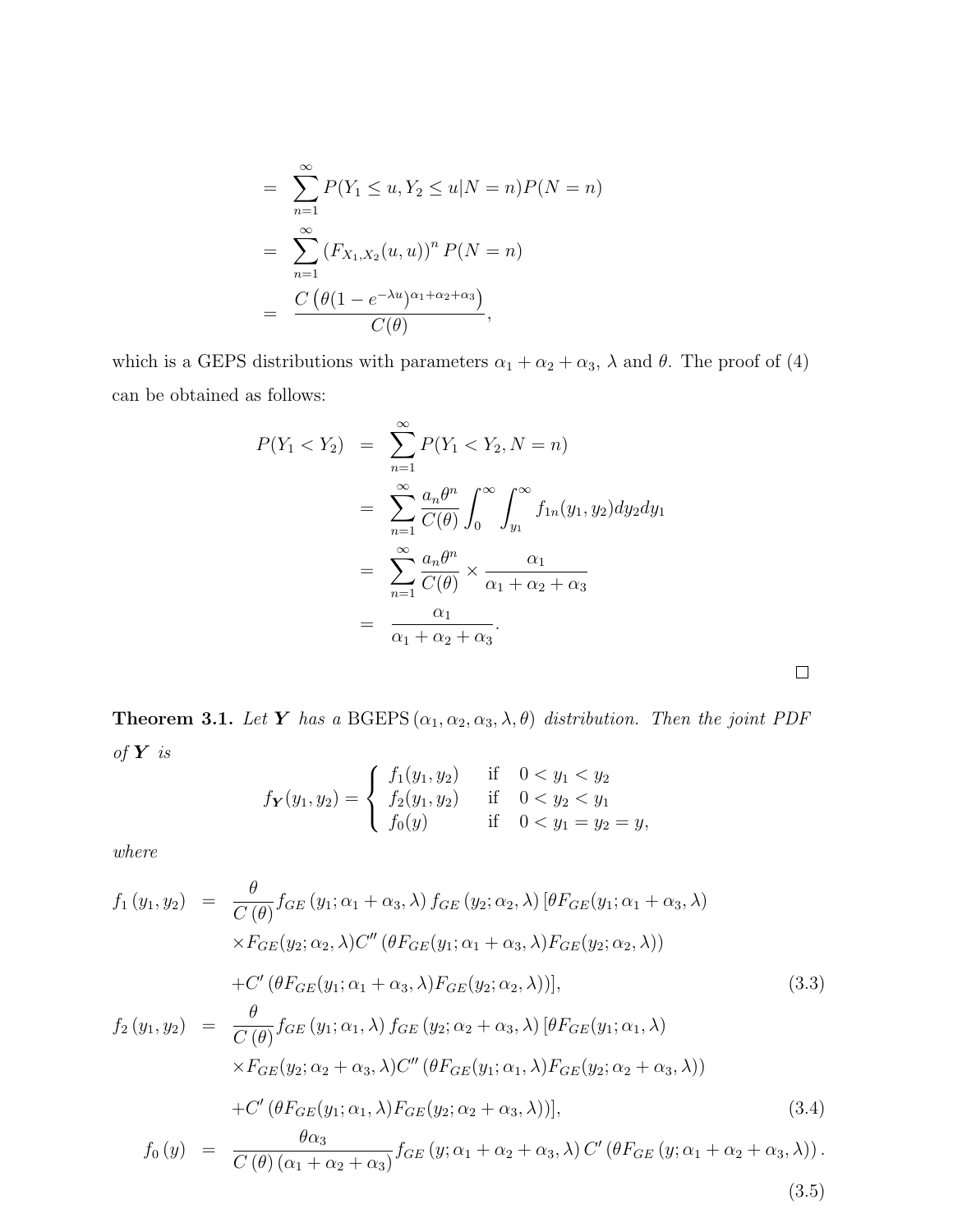Proof. The proof can be obtained along the same line as the proof of Theorem 3.1 of Kundu and Gupta (2014), the details are avoided.  $\Box$ 

Just to show how different shapes the absolute continuous part of the joint PDF of BGEP can take, we have considered  $C(\theta) = \theta + \theta^{20}$ ,  $\lambda = 1$ , the joint PDF are depicted in Figure 1. It is clear that the joint PDF can take various shapes, it can have heavy tails and it can be bimodal also.



Figure 1: The PDF of the BGEPS class of distributions for some values of parameters:  $\alpha_1 = \alpha_2 = \alpha_3 = 1, \ \theta = 1$  (left top),  $\alpha_1 = \alpha_2 = \alpha_3 = 1, \ \theta = 2$  (right top),  $\alpha_1 = \alpha_2 =$  $\alpha_3 = 1, \theta = 0.5$  (left bottom),  $\alpha_1 = \alpha_2 = \alpha_3 = 10, \theta = 1$  (right bottom).

**Remark 2.2.** Since  $\theta C''(\theta) + C'(\theta) = \sum_{n=1}^{\infty} n^2 a_n \theta^{n-1}$  and  $C'(\theta) = \sum_{n=1}^{\infty} n a_n \theta^{n-1}$ , we have

$$
f_1(y_1, y_2) = \sum_{n=1}^{\infty} p_n f_{GE}(y_1; n\alpha_1 + n\alpha_3, \lambda) f_{GE}(y_2; n\alpha_2, \lambda),
$$
  

$$
f_2(y_1, y_2) = \sum_{n=1}^{\infty} p_n f_{GE}(y_1; n\alpha_1, \lambda) f_{GE}(y_2; n\alpha_2 + n\alpha_3, \lambda),
$$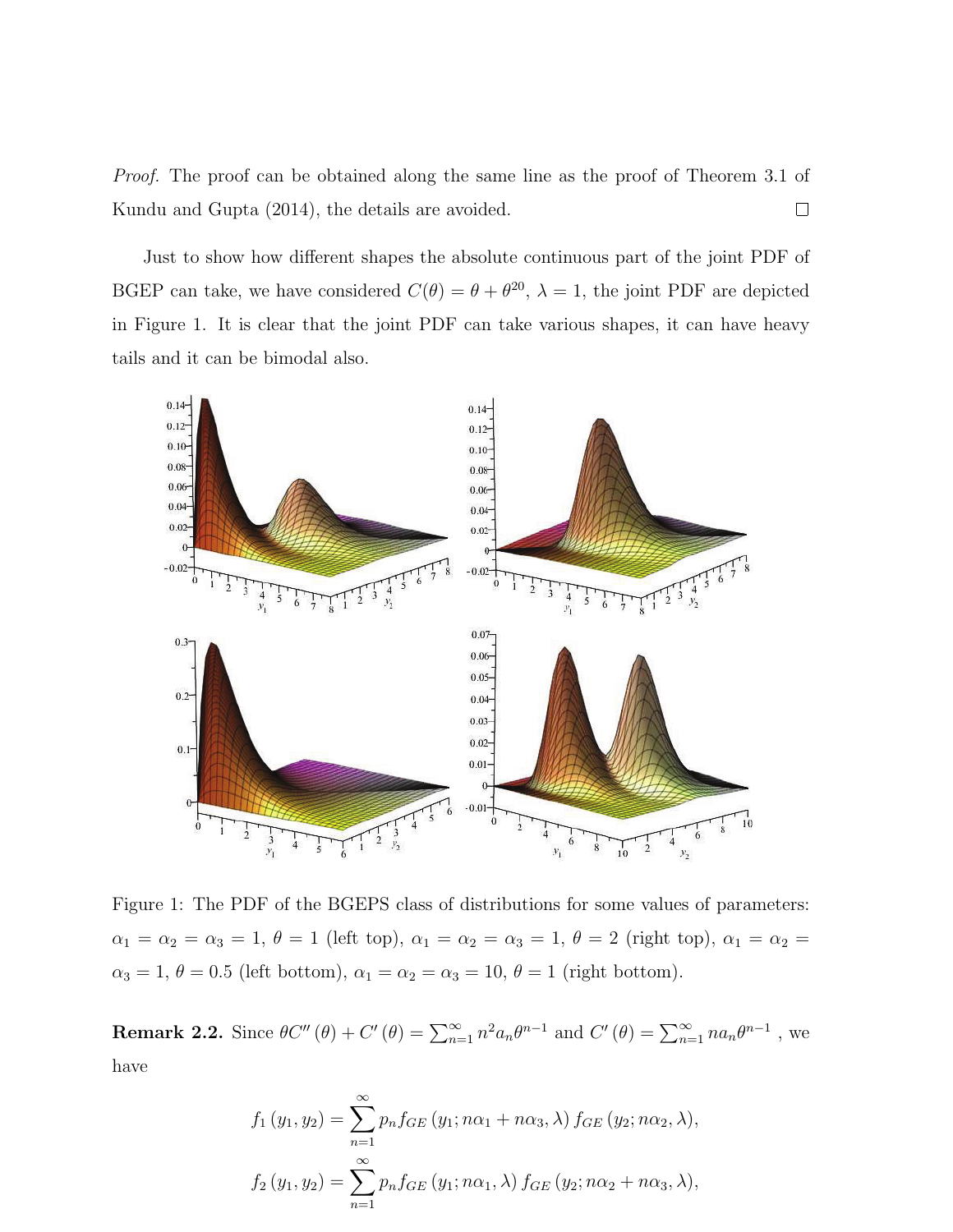$$
f_0(y) = \frac{\alpha_3}{\alpha_1 + \alpha_2 + \alpha_3} \sum_{n=1}^{\infty} p_n f_{GE}(y; n\alpha_1 + n\alpha_2 + n\alpha_3, \lambda),
$$

where  $p_n = P(N = n) = \frac{a_n \theta^n}{C(\theta)}$  $\frac{a_n\theta^n}{C(\theta)}$  and  $f_{GE}(., n\alpha, \lambda)$  is the PDF of GE distribution with parameters n $\alpha$  and  $\lambda$ . Note that  $f_{GE}(., n\alpha, \lambda)$  is the PDF of random variable max $(U_1, \ldots, U_n)$ where  $U_i$ 's are independent random variables from a GE distribution with parameters  $\alpha$ and  $\lambda$ .

Corollary 3.1. The joint PDF of the BGEPS distributions provided in Theorem 3.1 can be written as

$$
f_{\mathbf{Y}}(y_1, y_2) = \frac{\alpha_1 + \alpha_2}{\alpha_1 + \alpha_2 + \alpha_3} g_a(y_1, y_2) + \frac{\alpha_3}{\alpha_1 + \alpha_2 + \alpha_3} g_s(y),
$$

where

$$
g_a(y_1, y_2) = \frac{\alpha_1 + \alpha_2 + \alpha_3}{\alpha_1 + \alpha_2} \begin{cases} f_1(y_1, y_2) & \text{if } y_1 < y_2 \\ f_2(y_1, y_2) & \text{if } y_2 < y_1, \end{cases}
$$
  

$$
g_s(y) = \frac{\theta}{C(\theta)} f_{GE}(y; \alpha_1 + \alpha_2 + \alpha_3, \lambda) C' (\theta F_{GE}(y; \alpha_1 + \alpha_2 + \alpha_3, \lambda)) \text{ if } y_1 = y_2 = y,
$$

and 0 otherwise. Clearly,  $g_a(.,.)$  is the absolute continuous part and  $g_s(.)$  is the singular part. If  $\alpha_3 = 0$ , it does not have any singular part and it becomes an absolute continuous density function. Note that  $g_s(.)$  is the PDF of GEPS distribution with parameters  $\alpha_1 +$  $\alpha_2 + \alpha_3$  and  $\lambda$ .

**Proposition 3.** The conditional distribution of  $Y_1$  given  $Y_2 \leq y_2$  is an absolute continuous distribution function with the following CDF:

$$
P(Y_1 \le y_1 | Y_2 \le y_2) = \begin{cases} \frac{C(\theta(1 - e^{-\lambda y_1})^{\alpha_1 + \alpha_3}(1 - e^{-\lambda y_2})^{\alpha_2})}{C(\theta(1 - e^{-\lambda y_2})^{\alpha_2 + \alpha_3})} & \text{if } y_1 < y_2\\ \frac{C(\theta(1 - e^{-\lambda y_2})^{\alpha_2 + \alpha_3}(1 - e^{-\lambda y_1})^{\alpha_1})}{C(\theta(1 - e^{-\lambda y_2})^{\alpha_2 + \alpha_3})} & \text{if } y_2 < y_1. \end{cases}
$$

**Proposition 4.** The limiting distribution of BGEPS when  $\theta \to 0^+$  is

$$
\lim_{\theta \to 0^{+}} F_{\mathbf{Y}}(y_1, y_2) = \lim_{\theta \to 0^{+}} \frac{C(\theta F_{\mathbf{X}}(y_1, y_2))}{C(\theta)} = \lim_{\theta \to 0^{+}} \frac{\sum_{n=1}^{\infty} a_n \theta^n (F_{\mathbf{X}}(y_1, y_2))^n}{\sum_{n=1}^{\infty} a_n \theta^n}
$$
\n
$$
= \lim_{\theta \to 0^{+}} \frac{a_c (F_{\mathbf{X}}(y_1, y_2))^c + \sum_{n=c+1}^{\infty} a_n \theta^{n-c} (F_{\mathbf{X}}(y_1, y_2))^n}{a_c + \sum_{n=c+1}^{\infty} a_n \theta^{n-c}}
$$
\n
$$
= (F_{\mathbf{X}}(y_1, y_2))^c
$$
\n
$$
= \begin{cases} (1 - e^{-\lambda y_1})^{c(\alpha_1 + \alpha_3)} (1 - e^{-\lambda y_2})^{c\alpha_2} & \text{if } y_1 \le y_2 \\ (1 - e^{-\lambda y_1})^{c\alpha_1} (1 - e^{-\lambda y_2})^{c(\alpha_2 + \alpha_3)} & \text{if } y_1 > y_2, \end{cases}
$$

which is the PDF of a BGE distribution with parameters  $c\alpha_1$ ,  $c\alpha_2$ ,  $c\alpha_3$  and  $\lambda$ , where  $c = \min\{n \in \mathbb{N} : a_n > 0\}.$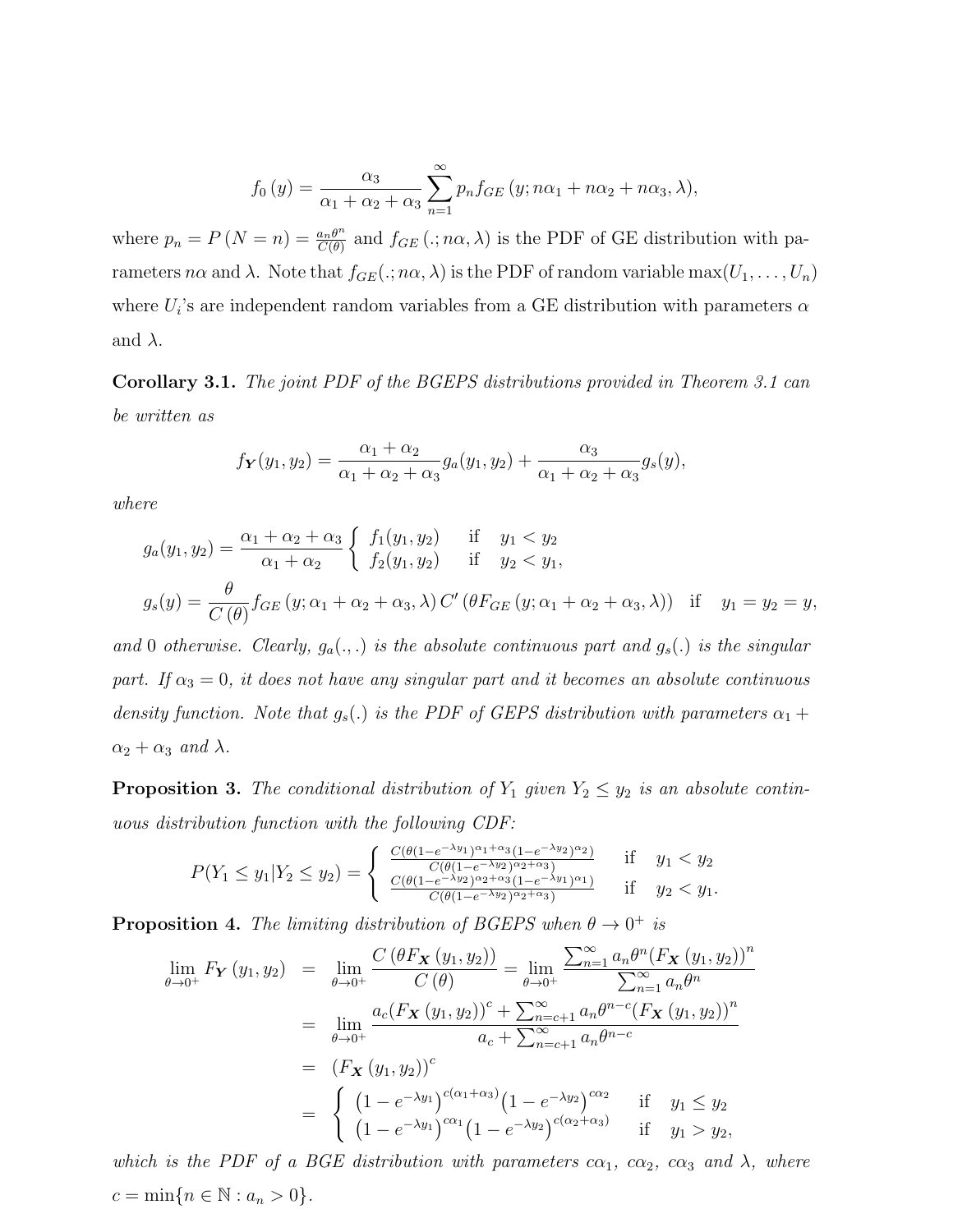The following results will be useful for further development. For the joint random variables  $(Y_1, Y_2, N)$ , consider equation (3.1) when **X** has a BGE distribution. Since  $(Y_1, Y_2|N = n)$  has a BGE with parameters  $n\alpha_1$ ,  $n\alpha_2$ ,  $n\alpha_3$ , and  $\lambda$ , the joint PDF of  $(Y_1, Y_2, N)$  is

$$
f_{Y_1, Y_2, N}(y_1, y_2, n) = \begin{cases} \frac{a_n \theta^n}{C(\theta)} f_{1n}(y_1, y_2) & \text{if } y_1 < y_2\\ \frac{a_n \theta^n}{C(\theta)} f_{2n}(y_1, y_2) & \text{if } y_2 < y_1\\ \frac{a_n \theta^n}{C(\theta)} f_{0n}(y) & \text{if } y_1 = y_2 = y, \end{cases}
$$

where

$$
f_{1n}(y_1, y_2) = n^2 \lambda^2 (\alpha_1 + \alpha_3) \alpha_2 e^{-\lambda y_1 - \lambda y_2} (1 - e^{-\lambda y_1})^{n(\alpha_1 + \alpha_3) - 1} (1 - e^{-\lambda y_2})^{n\alpha_2 - 1},
$$
  
\n
$$
f_{2n}(y_1, y_2) = n^2 \lambda^2 (\alpha_2 + \alpha_3) \alpha_1 e^{-\lambda y_1 - \lambda y_2} (1 - e^{-\lambda y_1})^{n\alpha_1 - 1} (1 - e^{-\lambda y_2})^{n(\alpha_2 + \alpha_3) - 1},
$$
  
\n
$$
f_{0n}(y) = n \lambda \alpha_3 e^{-\lambda y} (1 - e^{-\lambda y})^{n(\alpha_1 + \alpha_2 + \alpha_3) - 1}.
$$

**Theorem 3.2.** The conditional expectation of N given  $Y_1 = y_1$  and  $Y_2 = y_2$  is

$$
E\left(N|y_1, y_2\right) = \begin{cases} \frac{R_1(y_1, y_2)}{h_1(y_1, y_2)} & \text{if } y_1 < y_2\\ \frac{R_2(y_1, y_2)}{h_2(y_1, y_2)} & \text{if } y_2 > y_1\\ \frac{\theta K_0(y)C''(\theta K_0(y)) + C'(\theta K_0(y))}{h_0(y)} & \text{if } y_1 = y_2 = y, \end{cases}
$$

where

$$
R_i(y_1, y_2) = (\theta K_i(y_1, y_2))^2 C'''(\theta K_i(y_1, y_2)) + 3\theta K_i(y_1, y_2) C''(\theta K_i(y_1, y_2))
$$
  
+ 
$$
C'(\theta K_i(y_1, y_2)), \quad i = 1, 2.
$$

*Proof.* The conditional probability mass function of N given  $Y_1 = y_1$  and  $Y_2 = y_2$  is

$$
f_{N|Y_1,Y_2}(n|y_1,y_2) = \begin{cases} \frac{n^2 a_n (\theta K_1(y_1,y_2))^{n-1}}{h_1(y_1,y_2)} & \text{if } y_1 < y_2\\ \frac{n^2 a_n (\theta K_2(y_1,y_2))^{n-1}}{h_2(y_1,y_2)} & \text{if } y_2 < y_1\\ \frac{n a_n (\theta K_0(y))^{n-1}}{h_0(y)} & \text{if } y_1 = y_2 = y, \end{cases}
$$

where

$$
h_1(y_1, y_2) = \theta F_{GE}(y_1; \alpha_1 + \alpha_3, \lambda) F_{GE}(y_2; \alpha_2, \lambda) C'' \left(\theta F_{GE}(y_1; \alpha_1 + \alpha_3, \lambda) F_{GE}(y_2; \alpha_2, \lambda)\right)
$$

$$
+ C' \left(\theta F_{GE}(y_1; \alpha_1 + \alpha_3, \lambda) F_{GE}(y_2; \alpha_2, \lambda)\right),
$$

$$
h_1(y_1, y_2) = \theta F_{GE}(y_1; \alpha_1, \lambda) F_{GE}(y_2; \alpha_2 + \alpha_3, \lambda) C'' \left(\theta F_{GE}(y_1; \alpha_1, \lambda) F_{GE}(y_2; \alpha_2 + \alpha_3, \lambda)\right)
$$

$$
+C' \left(\theta F_{GE}\left(y_1;\alpha_1,\lambda\right)F_{GE}\left(y_2;\alpha_2+\alpha_3,\lambda\right)\right),\,
$$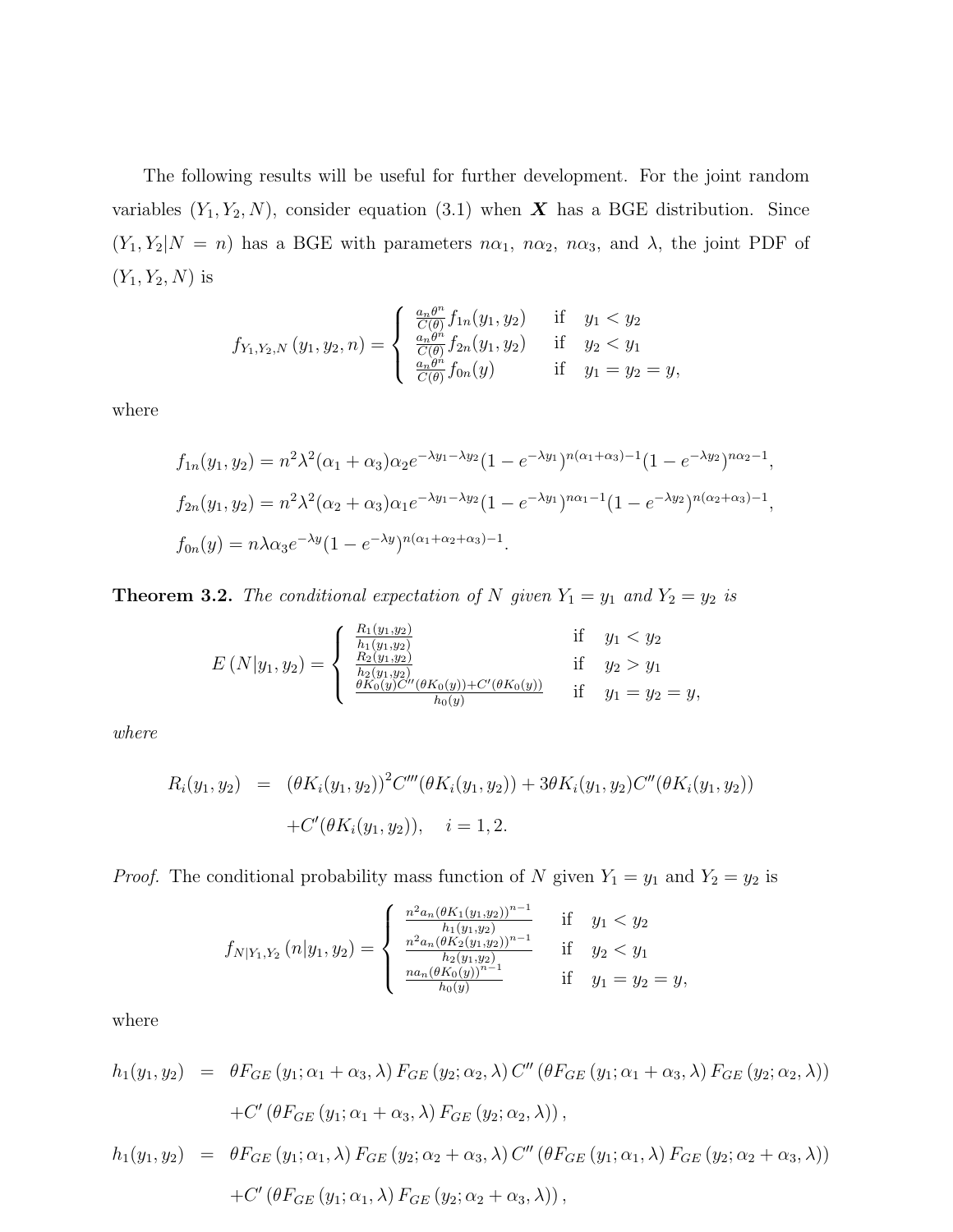$$
h_0(y) = C'(\theta F_{GE}(y; \alpha_1 + \alpha_2 + \alpha_3, \lambda)),
$$

and

$$
K_1(y_1, y_2) = (1 - e^{-\lambda y_1})^{\alpha_1 + \alpha_3} (1 - e^{-\lambda y_2})^{\alpha_2} = F_{GE}(y_1; \alpha_1 + \alpha_3, \lambda) F_{GE}(y_2; \alpha_2, \lambda),
$$
  
\n
$$
K_2(y_1, y_2) = (1 - e^{-\lambda y_1})^{\alpha_1} (1 - e^{-\lambda y_2})^{\alpha_2 + \alpha_3} = F_{GE}(y_1; \alpha_1, \lambda) F_{GE}(y_2; \alpha_2 + \alpha_3, \lambda),
$$
  
\n
$$
K_0(y) = (1 - e^{-\lambda y})^{\alpha_1 + \alpha_2 + \alpha_3} = F_{GE}(y; \alpha_1 + \alpha_2 + \alpha_3, \lambda).
$$

Since  $\theta^2 C''''(\theta) + 3\theta C''(\theta) + C'(\theta) = \sum_{n=1}^{\infty} n^3 a_n \theta^{n-1}, \ \theta C''(\theta) + C'(\theta) = \sum_{n=1}^{\infty} n^2 a_n \theta^{n-1}$ and  $C'(\theta) = \sum_{n=1}^{\infty} n a_n \theta^{n-1}$ , therefore, we can obtain the conditional expectation of N given  $Y_1 = y_1$  and  $Y_2 = y_2$  as

$$
E(N|y_1, y_2) = \begin{cases} \frac{R_1(y_1, y_2)}{h_1(y_1, y_2)} & \text{if } y_1 < y_2\\ \frac{R_2(y_1, y_2)}{h_2(y_1, y_2)} & \text{if } y_2 > y_1\\ \frac{\theta K_0(y)C''(\theta K_0(y)) + C'(\theta K_0(y))}{h_0(y)} & \text{if } y_1 = y_2 = y, \end{cases}
$$

 $\Box$ 

#### 3.1 COPULA AND MEDIAN CORRELATION COEFFICIENT

Every bivariate distribution function,  $F_{X_1,X_2}$ , with continuous marginals  $F_{X_1}$  and  $F_{X_2}$ , corresponds to a unique function  $Co: [0, 1]^2 \longrightarrow [0, 1]$ , called a copula such that

$$
F_{X_1,X_2}(x_1,x_2) = Co\{F_{X_1}(x_1), F_{X_2}(x_2)\} \text{ for } (x_1,x_2) \in \mathbb{R}^2,
$$

and

$$
Co(u, v) = F_{X_1, X_2}(F_{X_1}^{-1}(u), F_{X_2}^{-1}(v)) \quad \text{for} \quad 0 < u, v < 1.
$$

The copulas provide a natural way to measure the dependence between two random variables. Now we obtain the copula for BGEPS class of distributions, and then for each submodels of this class. Since  $C(\theta)$  is an increasing function,  $C^{-1}$  exists. Hence, BGEPS class of distributions has the following copula structure;

$$
Co(u, v) = \frac{C(\theta \times F(u; \theta, \theta_1) \times G(v; \theta, \theta_2) \times H(u, v; \theta, \theta_1, \theta_2))}{C(\theta)},
$$

where  $\theta_i =$  $\alpha_3$  $\alpha_i + \alpha_3$  $, i = 1, 2 \text{ and}$  $F(u; \theta, \theta_1) = [C^{-1}(uC(\theta)) / \theta]^{1-\theta_1},$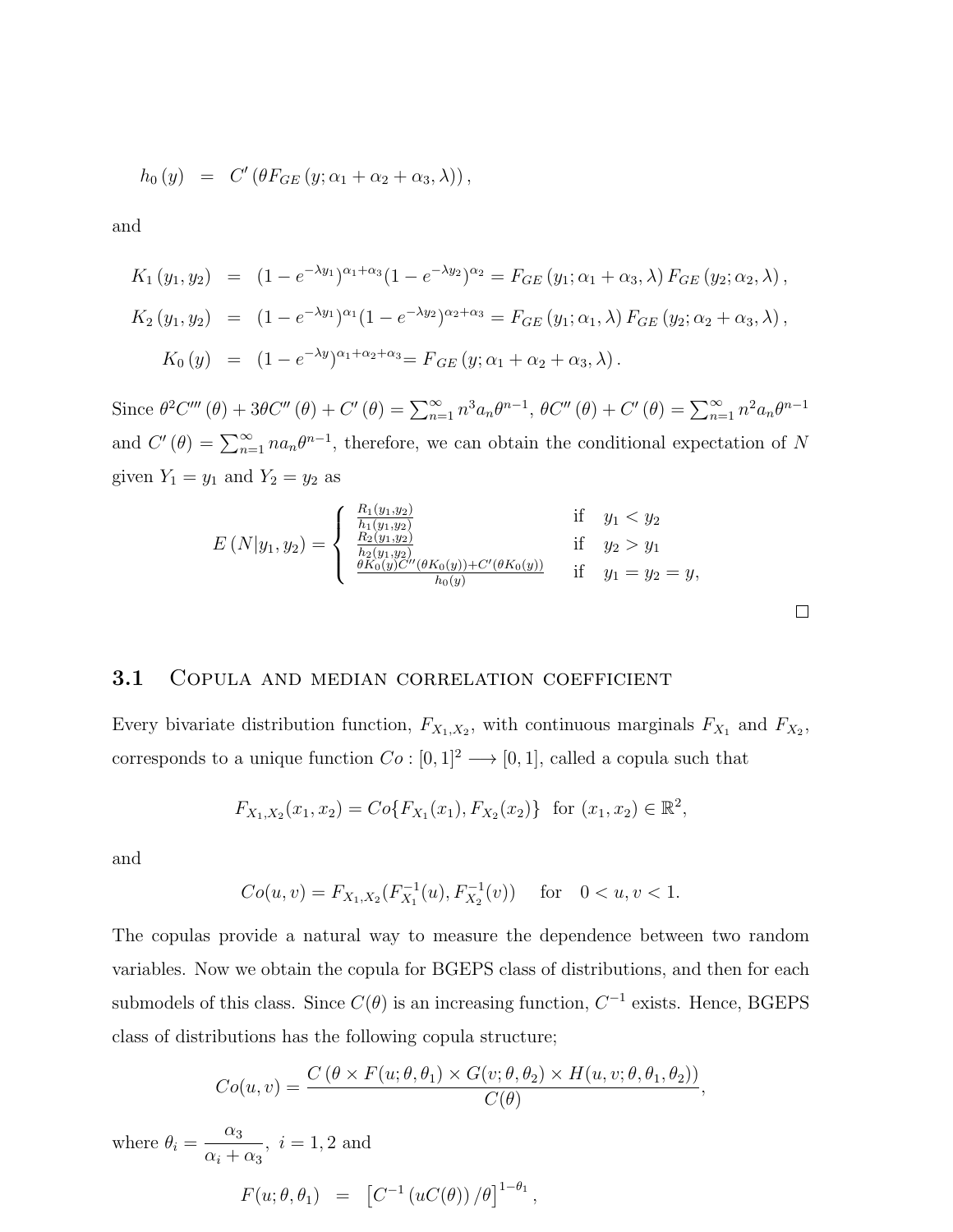$$
G(v; \theta, \theta_2) = [C^{-1} (vC(\theta)) / \theta]^{1-\theta_2},
$$
  

$$
H(u, v; \theta, \theta_1, \theta_2) = \min \left\{ [C^{-1} (uC(\theta)) / \theta]^{ \theta_1} [C^{-1} (vC(\theta)) / \theta]^{ \theta_2} \right\},
$$

The respective copulas for BGEG, BGEP, BGEL, BGEB distributions are

$$
Co(u, v) = \frac{(1 - \theta) [u/(1 + u\theta - \theta)]^{1 - \theta_1} [v/(1 + v\theta - \theta)]^{1 - \theta_2} \times G}{1 - \theta [u/(1 + u\theta - \theta)]^{1 - \theta_1} [v/(1 + v\theta - \theta)]^{1 - \theta_2} \times G},
$$
  
\n
$$
Co(u, v) = \frac{\exp \left[\theta \left(\log(ue^{\theta} - u + 1)/\theta\right)^{1 - \theta_1} \left(\log(ve^{\theta} - v + 1)/\theta\right)^{1 - \theta_2} \times P\right] - 1}{e^{\theta} - 1},
$$
  
\n
$$
Co(u, v) = \frac{\log 1 - \theta \left([1 - (1 - \theta)^u]/\theta\right)^{1 - \theta_1} \left([1 - (1 - \theta)^v]/\theta\right)^{1 - \theta_2} \times L}{\log 1 - \theta},
$$
  
\n
$$
Co(u, v) = \frac{\left(\theta \left[\left((u(\theta + 1)^m - u - 1)^{1/m} - 1\right)/\theta\right]^{1 - \theta_1} \times B_1 \times B_2 + 1\right)^m - 1}{(\theta + 1)^m - 1},
$$

where

$$
G = \min \left\{ [u/(1+u\theta - \theta)]^{\theta_1}, [v/(1+v\theta - \theta)]^{\theta_2} \right\},
$$
  
\n
$$
P = \min \left\{ ( \log(ue^{\theta} - u + 1)/\theta)^{\theta_1}, ( \log(ve^{\theta} - v + 1)/\theta)^{\theta_2} \right\},
$$
  
\n
$$
L = \min \left\{ ( [1 - (1 - \theta)^u] / \theta)^{\theta_1}, ( [1 - (1 - \theta)^v] / \theta)^{\theta_2} \right\},
$$
  
\n
$$
B_1 = \left[ \left( (v(\theta + 1)^m - v - 1)^{1/m} - 1 \right) / \theta \right]^{1-\theta_2}, B_2 =
$$
  
\n
$$
\min \left\{ \left[ \left( (u(\theta + 1)^m - u - 1)^{1/m} - 1 \right) / \theta \right]^{\theta_1}, \left[ \left( (v(\theta + 1)^m - v - 1)^{1/m} - 1 \right) / \theta \right]^{\theta_2} \right\}.
$$

**Remark 2.3.** When  $C(\theta) = \theta$ , we have

$$
Co(u, v) = u^{1-\theta_1}v^{1-\theta_2}\min\{u^{\theta_1}, v^{\theta_2}\},
$$

where  $\theta_i =$  $\alpha_3$  $\alpha_i + \alpha_3$  $i = 1, 2$  which is the copula for BGE distribution. In the following, we compute a measure of dependency, namely the median correlation. The population version of the median correlation coefficient for a pair  $(Y_1, Y_2)$  of continuous random variables was defined by Blomqvist (1950). Suppose  $M_{Y_1}$  and  $M_{Y_2}$  denote the medians of  $Y_1$  and  $Y_2$ , respectively. The median correlation of  $Y_1$  and  $Y_2$ , say  $M_{Y_1,Y_2}$ , is

$$
M_{Y_1,Y_2}=P\left[(Y_1-M_{Y_1})(Y_2-M_{Y_2})>0\right]-P\left[(Y_1-M_{Y_1})(Y_2-M_{Y_2})<0\right].
$$

It has been shown by Nelsen (1999) and Domma (2010) that the median correlation coefficient is also a copula properly, and  $M_{Y_1,Y_2} = 4Co($ 1 2 , 1 2  $) - 1$ . Therefore, for each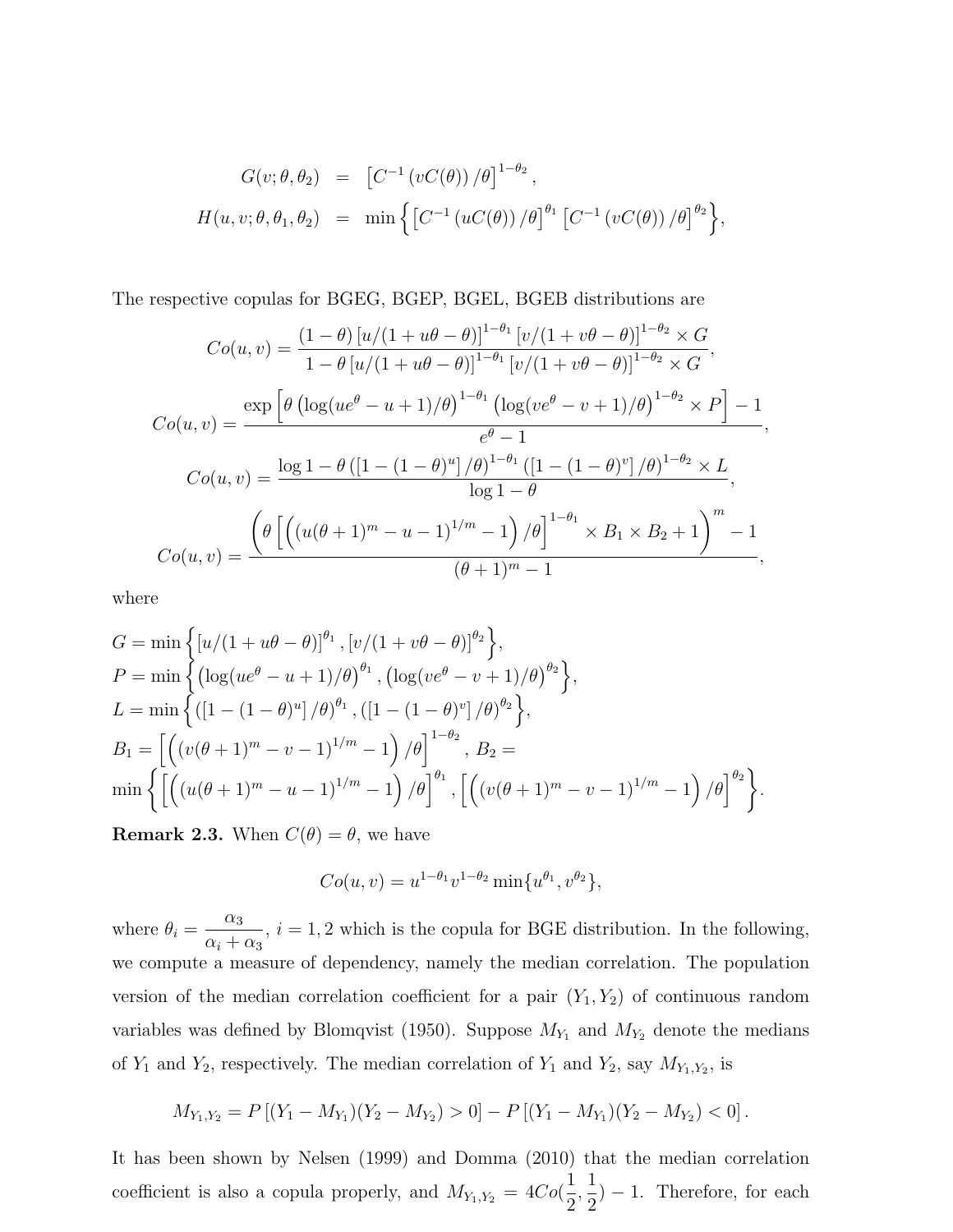submodels of BGEPS distributions the median correlation coefficient between  $Y_1$  and  $Y_2$ is written in Table 1.

| Table 1: Median correlation coefficient for submodels of BGEPS distributions. |                                                                                                                                                                                                  |  |  |  |  |  |  |
|-------------------------------------------------------------------------------|--------------------------------------------------------------------------------------------------------------------------------------------------------------------------------------------------|--|--|--|--|--|--|
|                                                                               | Distribution Median correlation coefficient                                                                                                                                                      |  |  |  |  |  |  |
| <b>BGEG</b>                                                                   | $M_{Y_1,Y_2} = \frac{4(1-\theta)}{(2-\theta)^{2-\max\{\theta_1,\theta_2\}}-\theta}-1$                                                                                                            |  |  |  |  |  |  |
| <b>BGEP</b>                                                                   | $M_{Y_1,Y_2} = \frac{4 \left[ \exp \left\{ \theta^{\max\{\theta_1,\theta_2\}-1} \left( \log(e^{\theta} + 1/2) \right)^{2 - \max\{\theta_1,\theta_2\}} \right\} - 1 \right]}{e^{\theta} - 1} - 1$ |  |  |  |  |  |  |
| BGEL                                                                          | $M_{Y_1,Y_2} = \frac{4 \log \left(1 - \theta^{\max\{\theta_1,\theta_2\}-1}[1-\sqrt{1-\theta}]^{2-\max\{\theta_1,\theta_2\}}\right)}{\log(1-\theta)} - 1$                                         |  |  |  |  |  |  |
| BGEB                                                                          | $M_{Y_1,Y_2} = \frac{4[(\theta T + 1)^m - 1]}{(\theta + 1)^m - 1} - 1$                                                                                                                           |  |  |  |  |  |  |

.

where

$$
T = \left[\frac{1}{\theta}\left\{ \left( (\theta + 1)^m / 2 - 3/2 \right)^{1/m} - 1 \right\} \right]^{2 - \max\{\theta_1, \theta_2\}}
$$

# 4 Special Cases

In this section, we consider some special cases of BGEPS distributions.

# 4.1 Bivariate generalized exponential-geometric distribu-**TION**

When  $a_n = 1$  and  $C(\theta) = \frac{\theta}{1-\theta}$   $(0 < \theta < 1)$ , the power series distribution becomes the geometric distribution (truncated at zero). Therefore, the CDF of bivariate generalized exponential-geometric (BGEG) distribution is given by

$$
F_{\mathbf{Y}}(y_1, y_2) = \begin{cases} \frac{(1-\theta)\left(1-e^{-\lambda y_1}\right)^{\alpha_1+\alpha_3}\left(1-e^{-\lambda y_2}\right)^{\alpha_2}}{1-\theta\left(1-e^{-\lambda y_1}\right)^{\alpha_1+\alpha_3}\left(1-e^{-\lambda y_2}\right)^{\alpha_2}} & \text{if} \quad y_1 \leq y_2\\ \frac{(1-\theta)\left(1-e^{-\lambda y_1}\right)^{\alpha_1}\left(1-e^{-\lambda y_2}\right)^{\alpha_2+\alpha_3}}{1-\theta\left(1-e^{-\lambda y_1}\right)^{\alpha_1}\left(1-e^{-\lambda y_2}\right)^{\alpha_2+\alpha_3}} & \text{if} \quad y_1 > y_2. \end{cases}
$$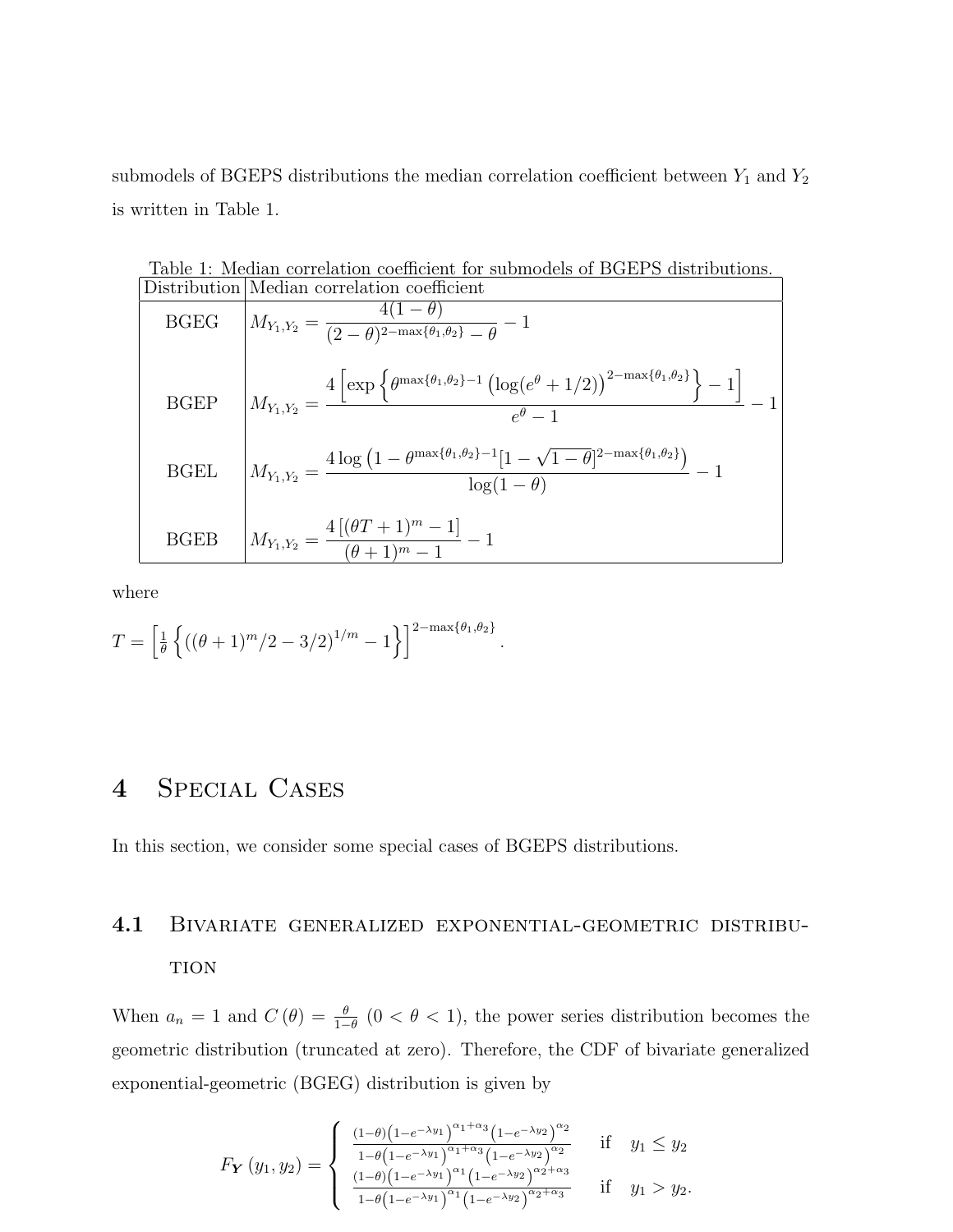**Remark 3.1.** When  $\theta^* = 1 - \theta$ , we have

$$
F_{\mathbf{Y}}(y_1, y_2) = \begin{cases} \n\frac{\theta^* \left(1 - e^{-\lambda y_1}\right)^{\alpha_1 + \alpha_3} \left(1 - e^{-\lambda y_2}\right)^{\alpha_2}}{1 - (1 - \theta^*) \left(1 - e^{-\lambda y_1}\right)^{\alpha_1 + \alpha_3} \left(1 - e^{-\lambda y_2}\right)^{\alpha_2}} & \text{if} \quad y_1 \leq y_2\\ \n\frac{\theta^* \left(1 - e^{-\lambda y_1}\right)^{\alpha_1} \left(1 - e^{-\lambda y_2}\right)^{\alpha_2 + \alpha_3}}{1 - (1 - \theta^*) \left(1 - e^{-\lambda y_1}\right)^{\alpha_1} \left(1 - e^{-\lambda y_2}\right)^{\alpha_2 + \alpha_3}} & \text{if} \quad y_1 > y_2.\n\end{cases}
$$

It is also a CDF for all  $\theta^* > 0$ , see Marshall and Olkin (1997). In fact, this is in Marshall-Olkin bivariate class of distributions.

#### 4.2 Bivariate generalized exponential-Poisson distribution

When  $a_n = \frac{1}{n}$  $\frac{1}{n!}$  and  $C(\theta) = e^{\theta} - 1$   $(\theta > 0)$ , the power series distribution becomes the Poisson distribution (truncated at zero). Therefore, the CDF of bivariate generalized exponential- Poisson (BGEP) distribution is given by

$$
F_Y(y_1, y_2) = \begin{cases} \frac{e^{\theta \left(1 - e^{-\lambda y_1}\right)^{\alpha_1 + \alpha_3} \left(1 - e^{-\lambda y_2}\right)^{\alpha_2} - 1}}{e^{\theta \left(1 - e^{-\lambda y_1}\right)^{\alpha_1} \left(1 - e^{-\lambda y_2}\right)^{\alpha_2 + \alpha_3} - 1}} & \text{if } y_1 \leq y_2\\ \frac{e^{\theta \left(1 - e^{-\lambda y_1}\right)^{\alpha_1} \left(1 - e^{-\lambda y_2}\right)^{\alpha_2 + \alpha_3} - 1}}{e^{\theta - 1}} & \text{if } y_1 > y_2. \end{cases}
$$

#### 4.3 Bivariate generalized exponential-binomial distribution

When  $a_n = \binom{k}{n}$  $\binom{k}{n}$  and  $C(\theta) = (\theta + 1)^k - 1$  ( $\theta > 0$ ), where  $k(n \leq k)$  is the number of replicas, the power series distribution becomes the binomial distribution (truncated at zero). Therefore, the CDF of bivariate generalized exponential- binomial (BGEB) distribution is given by

$$
F_Y(y_1, y_2) = \begin{cases} \frac{\theta^k \left(1 - e^{-\lambda y_1}\right)^{k(\alpha_1 + \alpha_3)} \left(1 - e^{-\lambda y_2}\right)^{k\alpha_2} - 1}{\left(\theta + 1\right)^{k-1}} & \text{if } y_1 \leq y_2\\ \frac{\theta^k \left(1 - e^{-\lambda y_1}\right)^{k\alpha_1} \left(1 - e^{-\lambda y_2}\right)^{k(\alpha_2 + \alpha_3)} - 1}{\left(\theta + 1\right)^{k-1}} & \text{if } y_1 > y_2. \end{cases}
$$

# 4.4 Bivariate generalized exponential-logarithmic distribu-**TION**

When  $a_n = \frac{1}{n}$  $\frac{1}{n}$  and  $C(\theta) = -\log(1-\theta)$   $(0 < \theta < 1)$ , the power series distribution becomes the logarithmic distribution (truncated at zero). Therefore, the CDF of bivariate generalized exponential- logarithmic (BGEL) distribution is given by

$$
F_{\mathbf{Y}}(y_1, y_2) = \begin{cases} \frac{\log(1 - \theta(1 - e^{-\lambda y_1})^{\alpha_1 + \alpha_3}(1 - e^{-\lambda y_2})^{\alpha_2})}{\log(1 - \theta)} & \text{if } y_1 \leq y_2\\ \frac{\log(1 - \theta(1 - e^{-\lambda y_1})^{\alpha_1}(1 - e^{-\lambda y_2})^{\alpha_2 + \alpha_3})}{\log(1 - \theta)} & \text{if } y_1 > y_2. \end{cases}
$$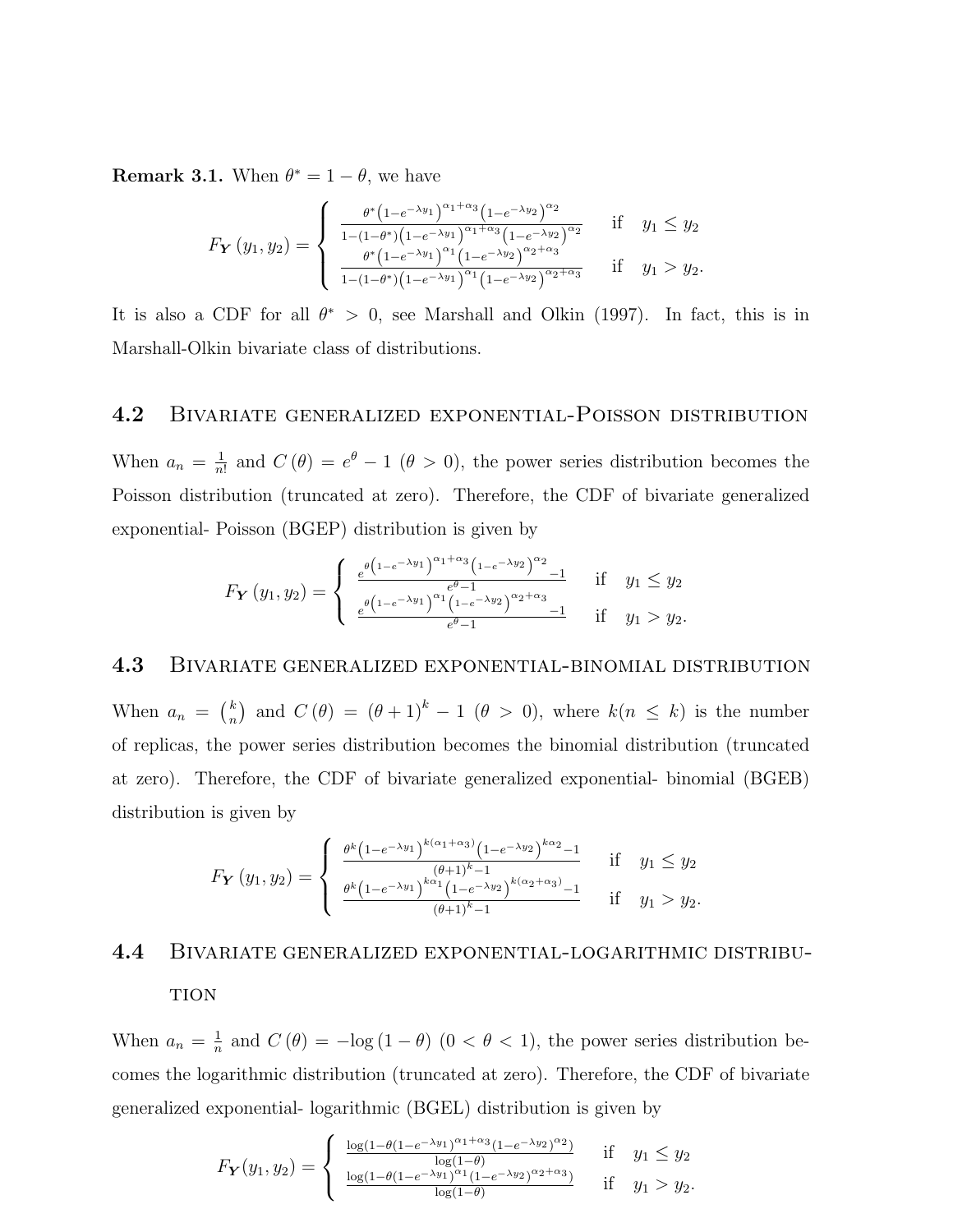# 4.5 Bivariate generalized exponential- negative binomial dis-TRIBUTION

e When  $a_n = \binom{n-1}{k-1}$  ${k-1 \choose k-1}$  and  $C(\theta) = \left(\frac{\theta}{1-\theta}\right)^k (0 < \theta < 1)$ , the power series distribution becomes the negative binomial distribution (truncated at zero). Therefore, the CDF of bivariate generalized exponential- negative binomial (BGENB) distribution is given by

$$
F_{\mathbf{Y}}(y_1, y_2) = \begin{cases} \frac{(1-\theta)^k (1-e^{-\lambda y_1})^{k\alpha_1+k\alpha_3} (1-e^{-\lambda y_2})^{k\alpha_2}}{(1-\theta(1-e^{-\lambda y_1})^{\alpha_1+k\alpha_3} (1-e^{-\lambda y_2})^{\alpha_2})^k} & \text{if } y_1 \leq y_2\\ \frac{(1-\theta)^k (1-e^{-\lambda y_1})^{k\alpha_1} (1-e^{-\lambda y_2})^{k\alpha_2+k\alpha_3}}{(1-\theta(1-e^{-\lambda y_1})^{\alpha_1} (1-e^{-\lambda y_2})^{\alpha_2+\alpha_3})^k} & \text{if } y_1 > y_2. \end{cases}
$$

### 5 ESTIMATION

In this section, we consider the estimation of the unknown parameters of the BGEPS distributions. Let  $(y_{11}, y_{12}), \ldots, (y_{m1}, y_{m2})$  be an observed sample with size m from a BGEPS distribution with parameters  $\mathbf{\Theta} = (\alpha_1, \alpha_2, \alpha_3, \lambda, \theta)$ . We will use the following notations.

$$
I_0 = \{i : y_{1i} = y_{2i} = y_i\}, \qquad I_1 = \{i : y_{1i} < y_{2i}\}, \qquad I_2 = \{i : y_{1i} > y_{2i}\},
$$

and

$$
m_0 = |I_0|
$$
,  $m_1 = |I_1|$ ,  $m_2 = |I_2|$ ,  $m = m_0 + m_1 + m_2$ .

Therefore, the log-likelihood function can be written as

$$
\ell(\mathbf{\Theta}) = \sum_{i \in I_0} \log(f_0(y_i)) + \sum_{i \in I_1} \log(f_1(y_{1i}, y_{2i})) + \sum_{i \in I_2} \log(f_2(y_{1i}, y_{2i})), \quad (5.1)
$$

where  $f_1$ ,  $f_2$  and  $f_0$  are given in (3.3), (3.4) and (3.5), respectively. We can obtain the MLEs of the parameters by maximizing  $\ell(\Theta)$  in (5.1) with respect to the unknown parameters when we know the explicit form of  $C(\theta)$ . This is clearly a five-dimensional optimization problem, and they can be obtained by solving five non-linear equations simultaneously. Clearly, no explicit expressions are available for the MLEs. Alternatively, the maximization can be performed using a command like the  $nlminb$  routine in the R software (R Development Core Team, 2014). But both the methods need very good choice of the initial estimates. It is well known that without the proper choice of the initial guesses, often one finds the local maximum rather than the global maximum.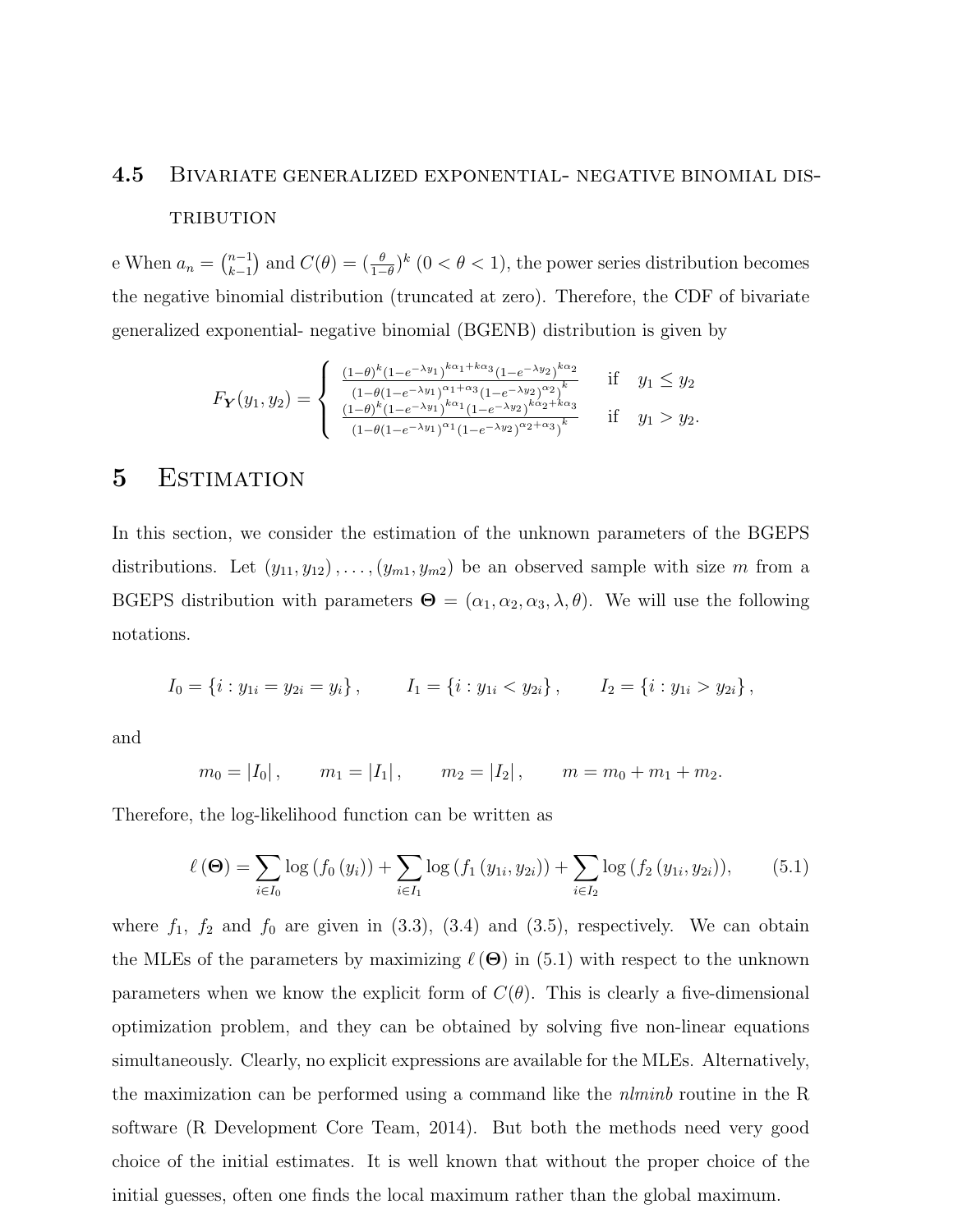To avoid that problem we propose to use an expectation-maximization (EM) algorithm similar to Kundu and Dey (1990) to find the MLEs of parameters.

For given *n*, consider that independent random variables  $\{Z_i | N = n\}, i = 1, 2, 3$ have the GE distribution with parameters  $n\alpha_i$  and  $\lambda$ . It is well-known that

{
$$
Y_1|N = n
$$
} = {max( $Z_1, Z_3$ )| $N = n$ }, { $Y_2|N = n$ } = {max( $Z_2, Z_3$ )| $N = n$ }.

Assumed that for the bivariate random vector  $(Y_1, Y_2)$ , there is an associated random vectors

$$
\Lambda_1 = \begin{cases}\n0 & Y_1 = Z_1 \\
1 & Y_1 = Z_2\n\end{cases}
$$
 and  $\Lambda_2 = \begin{cases}\n0 & Y_2 = Z_1 \\
1 & Y_2 = Z_3\n\end{cases}$ .

Note that if  $Y_1 = Y_2$ , then  $\Lambda_1 = \Lambda_2 = 0$ . But if  $Y_1 < Y_2$  or  $Y_1 > Y_2$ , then  $(\Lambda_1, \Lambda_2)$ is missing. If  $(Y_1, Y_2) \in I_1$  then the possible values of  $(\Lambda_1, \Lambda_2)$  are  $(1, 0)$  or  $(1, 1)$ , and If  $(Y_1, Y_2) \in I_2$  then the possible values of  $(\Lambda_1, \Lambda_2)$  are  $(0, 1)$  or  $(1, 1)$  with non-zero probabilities.

We form the conditional 'pseudo' log-likelihood function, conditioning on  $N$ , and then replace N by  $E(N|Y_1, Y_2)$ . In the E-step of the EM-algorithm, we treat it as complete observation when they belong to  $I_0$ . If the observation belongs to  $I_1$ , we form the 'pseudo' log-likelihood function by fractioning  $(y_1, y_2)$  to two partially complete 'pseudo' observations of the form  $(y_1, y_2, u_1 (\Theta))$  and  $(y_1, y_2, u_2 (\Theta))$ , where  $u_1 (\Theta)$  and  $u_2 (\Theta)$ are the conditional probabilities that  $(\Lambda_1, \Lambda_2)$  takes values  $(1, 0)$  and  $(1, 1)$ , respectively. Since

$$
P(Z_3 < Z_1 < Z_2 | N = n) = \frac{\alpha_1 \alpha_2}{(\alpha_1 + \alpha_3)(\alpha_1 + \alpha_2 + \alpha_3)},
$$
\n
$$
P(Z_1 < Z_3 < Z_2 | N = n) = \frac{\alpha_2 \alpha_3}{(\alpha_1 + \alpha_3)(\alpha_1 + \alpha_2 + \alpha_3)},
$$

therefore,

$$
u_1(\Theta) = \frac{\alpha_1}{\alpha_1 + \alpha_3}, \qquad u_2(\Theta) = \frac{\alpha_3}{\alpha_1 + \alpha_3}.
$$

Similarly, If the observation belong to  $I_2$ , we form the 'pseudo' log-likelihood function of the from  $(y_1, y_2, v_1(\Theta))$  and  $(y_1, y_2, v_2(\Theta))$ , where  $v_1(\Theta)$  and  $v_2(\Theta)$  are the conditional probabilities that  $(\Lambda_1, \Lambda_2)$  takes values  $(0, 1)$  and  $(1, 1)$ , respectively. Therefore,

$$
v_1(\Theta) = \frac{\alpha_2}{\alpha_2 + \alpha_3}, \qquad v_2(\Theta) = \frac{\alpha_3}{\alpha_2 + \alpha_3}.
$$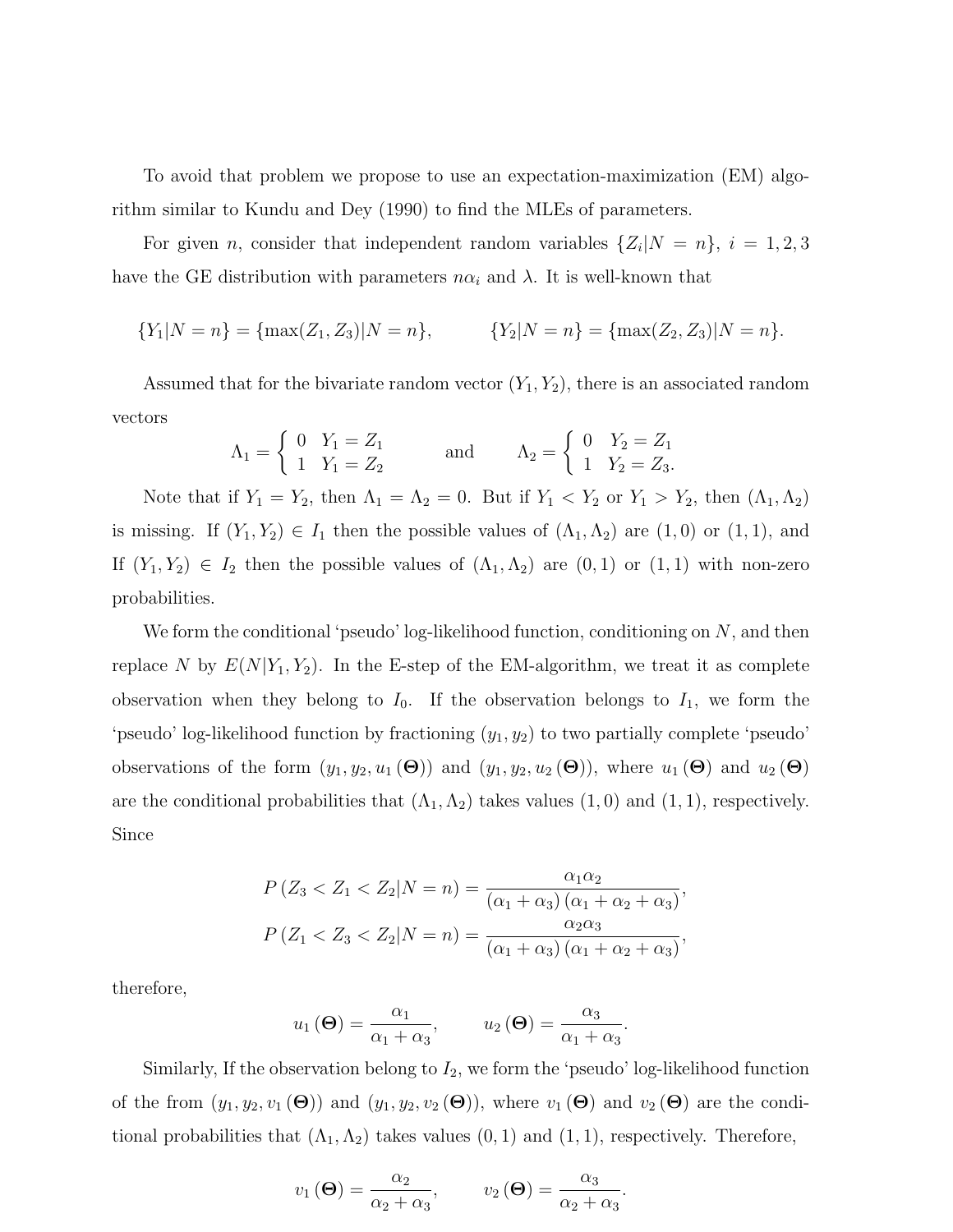For brevity, we write  $u_1(\Theta)$ ,  $u_2(\Theta)$ ,  $v_1(\Theta)$ ,  $v_2(\Theta)$  as  $u_1$ ,  $u_2$ ,  $v_1$ ,  $v_2$ , respectively. **E-step:** Consider  $b_i = E(N|y_{1i}, y_{2i}, \mathbf{\Theta})$ . The log-likelihood function without the additive constant can be written as follows:

$$
\ell_{pseudo}(\Theta) = \log(\theta) \sum_{i=1}^{m} b_i - m \log(C(\theta)) + (m_0 + 2m_1 + 2m_2) \log(\lambda)
$$
  
+  $(m_1u_1 + m_2) \log(\alpha_1) + (m_1 + m_2v_1) \log(\alpha_2)$   
+  $(m_0 + m_1u_2 + m_2v_2) \log(\alpha_3) - \lambda (\sum_{i \in I_0} y_i + \sum_{i \in I_1 \cup I_2} (y_{1i} + y_{2i}))$   
+  $\alpha_1 (\sum_{i \in I_0} b_i Q(y_i) + \sum_{i \in I_1 \cup I_2} b_i Q(y_{1i})) + \alpha_2 (\sum_{i \in I_0} b_i Q(y_i) + \sum_{i \in I_1 \cup I_2} b_i Q(y_{2i}))$   
+  $\alpha_3 (\sum_{i \in I_0} b_i Q(y_i) + \sum_{i \in I_1} b_i Q(y_{1i}) + \sum_{i \in I_2} b_i Q(y_{2i}))$   
-  $\sum_{i \in I_0} Q(y_i) - \sum_{i \in I_1 \cup I_2} Q(y_{1i}) - \sum_{i \in I_1 \cup I_2} b_i Q(y_{2i}),$ 

where  $Q(y) = \log(1 - e^{-\lambda y}).$ 

**M-step:** At this step,  $\ell_{pseudo}(\Theta)$  is maximized with respect to  $\alpha_1, \alpha_2, \alpha_3, \lambda$  and  $\theta$ . For fixed  $\lambda$ , the maximization occurs at

$$
\hat{\alpha}_1(\lambda) = \frac{-(m_1 u_1 + m_2)}{\sum_{i \in I_0} b_i Q(y_i) + \sum_{i \in I_1 \cup I_2} b_i Q(y_{1i})},\tag{5.2}
$$

$$
\hat{\alpha}_2(\lambda) = \frac{-(m_1 + m_2 v_1)}{\sum_{i \in I_0} b_i Q(y_i) + \sum_{i \in I_1 \cup I_2} b_i Q(y_{2i})},\tag{5.3}
$$

$$
\hat{\alpha}_3(\lambda) = \frac{-(m_0 + m_1 u_2 + m_2 v_2)}{\sum_{i \in I_0} b_i Q(y_i) + \sum_{i \in I_1} b_i Q(y_{1i}) + \sum_{i \in I_2} b_i Q(y_{2i})},\tag{5.4}
$$

and solving the following non-linear equation with respect to  $\theta$ :

$$
\frac{\theta C'(\theta)}{C(\theta)} = \frac{\sum_{i=1}^{m} b_i}{m}.
$$
\n(5.5)

**Remark 4.1.** When  $C(\theta) = \frac{\theta}{1-\theta}$ , then the solution of equation in (5.5) is  $\hat{\theta} = 1 - \frac{m}{\sum_{i=1}^{m} b_i}$ .

**Remark 4.2.** We do not need to solve the equation in (5.5), when  $C(\theta) = \theta$ . In fact, the BGEPS distribution reduces to the BGE distribution.

Finally,  $\hat{\lambda}$  can be obtained as a solution of the following equation:

$$
\frac{m_0 + 2m_1 + 2m_2}{g(\lambda)} = \lambda,
$$
\n(5.6)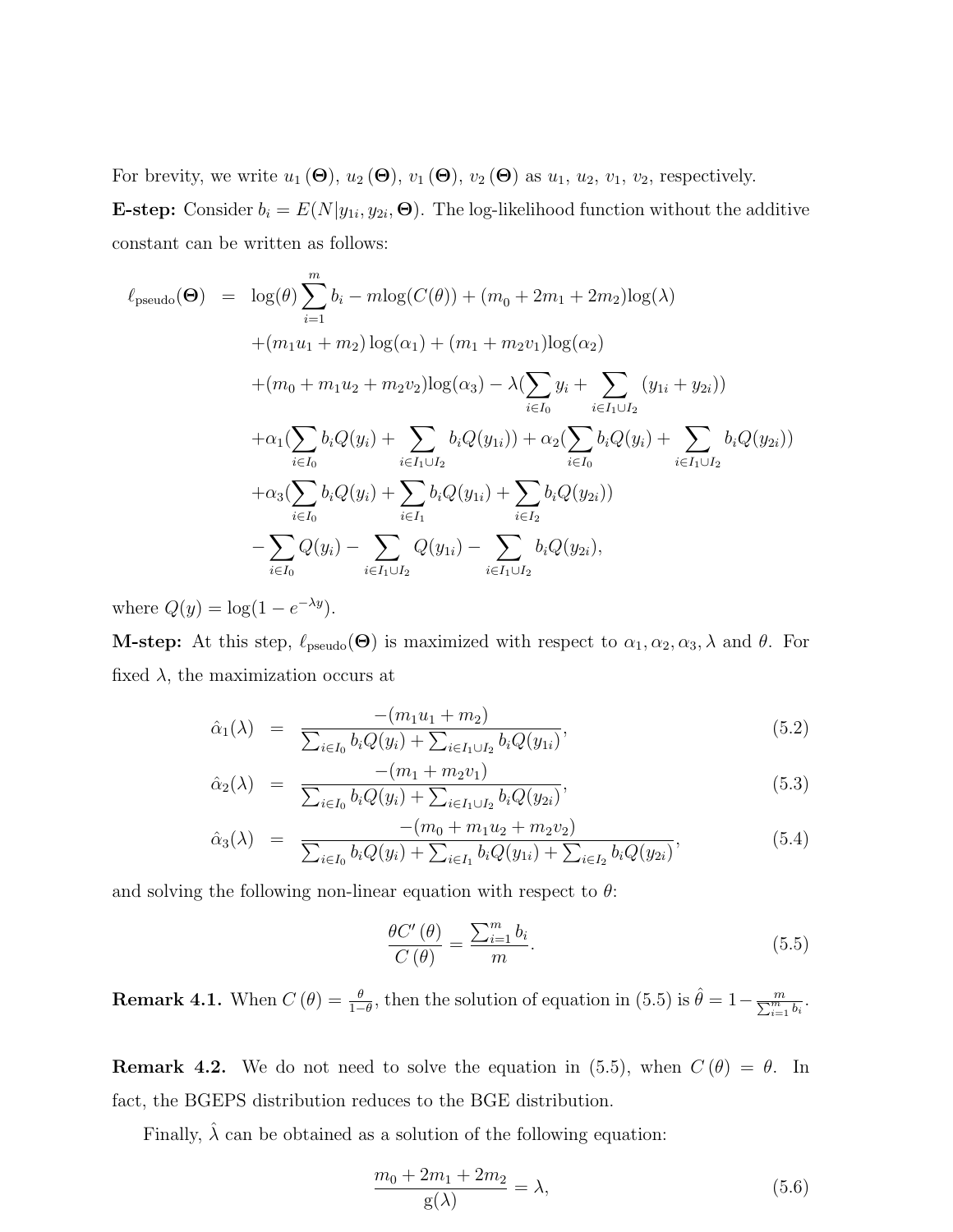where

$$
g(\lambda) = \sum_{i \in I_0} y_i + \sum_{i \in I_1 \cup I_2} (y_{1i} + y_{2i}) - \sum_{i \in I_0} (b_i \hat{\alpha}_1 + b_i \hat{\alpha}_2 + b_i \hat{\alpha}_3 - 1) \frac{y_i e^{-\lambda y_i}}{1 - e^{-\lambda y_i}} - \sum_{i \in I_1} (b_i \hat{\alpha}_1 + b_i \hat{\alpha}_3 - 1) \frac{y_{1i} e^{-\lambda y_{1i}}}{1 - e^{-\lambda y_{1i}}} - \sum_{i \in I_1} (b_i \hat{\alpha}_2 - 1) \frac{y_{2i} e^{-\lambda y_{2i}}}{1 - e^{-\lambda y_{2i}}} - \sum_{i \in I_2} (b_i \hat{\alpha}_1 - 1) \frac{y_{1i} e^{-\lambda y_{1i}}}{1 - e^{-\lambda y_{1i}}} - \sum_{i \in I_2} (b_i \hat{\alpha}_2 + b_i \hat{\alpha}_3 - 1) \frac{y_{2i} e^{-\lambda y_{2i}}}{1 - e^{-\lambda y_{2i}}}.
$$

The following steps can be used to compute the MLEs of the parameters via the EM algorithm:

**Step 1**: Take some initial value of  $\Theta$ , say  $\Theta^{(0)} = (\alpha_1^{(0)})$  $\overset{(0)}{1}, \overset{(0)}{\alpha_2^{(0)}}$  $\overset{(0)}{2}, \overset{(0)}{\alpha_3^2}$  $\mathcal{L}^{(0)}_{3}, \lambda^{(0)}, \theta^{(0)}$  )'. Step 2: compute  $b_i = E(N|y_{1i}, y_{2i}; \Theta^{(0)})$ 

**Step 3:** Compute  $u_1$ ,  $u_2$ ,  $v_1$ , and  $v_2$ .

**Step 4:** Find  $\hat{\lambda}$  by solving the equation (5.6), say  $\hat{\lambda}^{(1)}$ .

**Step 5:** Compute  $\hat{\alpha}_i^{(1)} = \hat{\alpha}_i(\hat{\lambda}^{(1)}), i = 1, 2, 3$  from (5.2)-(5.4).

**Step 6:** Find  $\hat{\theta}$  by solving the equation (5.5), say  $\hat{\theta}^{(1)}$ .

**Step 7**: Replace  $\Theta^{(0)}$  by  $\Theta^{(1)} = (\alpha_1^{(1)})$  $\alpha_1^{(1)}, \alpha_2^{(1)}$  $\alpha_2^{(1)}, \alpha_3^{(1)}$  $\mathcal{L}_3^{(1)}, \lambda^{(1)}, \theta^{(1)}$ , go back to step 1 and continue the process until convergence take place.



Figure 2: The log-likelihood values of BGEB (left) and BGENB (right) distributions for different values of k.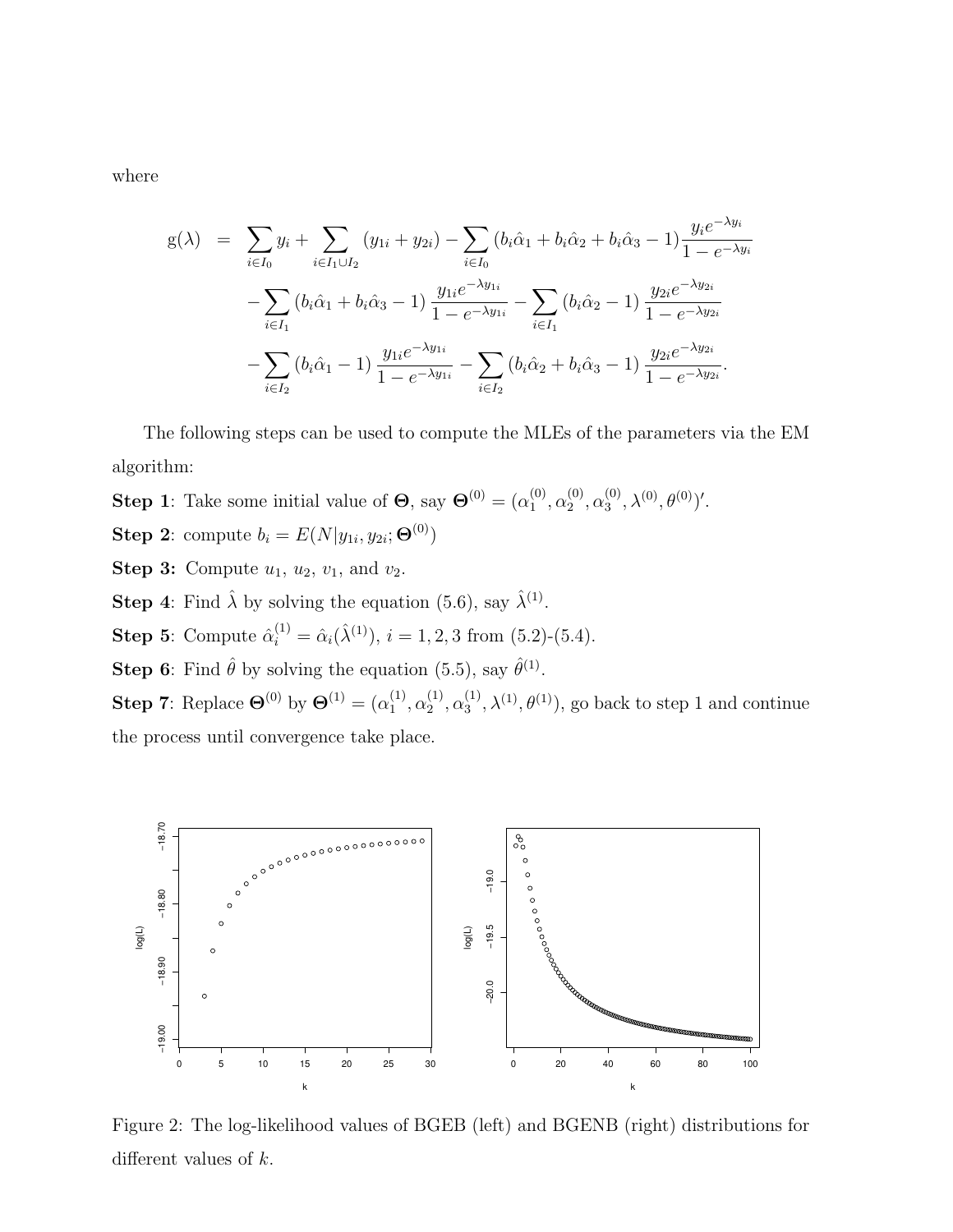## 6 An Example

In this section we present the analysis of a data set to show how the model and the proposed EM algorithm work in practice. The data set is available in Meintanis (2007), and it is obtained from the group stage of the UEFA Champion's League for the years 2004-05 and 2005-2006. Several authors have analyzed this data set using different models; for example Kundu and Gupta (2009) and Kundu and Dey (2009) analyzed this data by using BGE and Marshall-Olkin bivariate Weibull distributions, respectively. The data represent the football (soccer) data where at least one goal scored by the home team and at least one goal scored directly from a kick goal (like penalty kick, foul kick or any other direct kick) by any team have been considered. Here  $Y_1$  represents the time in minutes of the first kick goal scored by any team and  $Y_2$  represents the first goal of any type scored by the home team. There are some ties in the data set, hence the proposed BGEPS may be used to analyze this data set.

We divided all the data point by 100 mainly for computational purpose. It is not going to affect the inference procedure. Then six special cases of BGEPS distributions are considered: BGE, BGEG, BGEP, BGEB, BGENB, and BGEL. Using the proposed EM algorithm, these models are fitted to the bivariate data set, and the MLEs and their corresponding log-likelihood values are calculated. The standard errors (se) based on the observed information matrix are obtained. The results are given in Table 2.

For choosing the best value for k in BGEB distribution, we considered  $k = 2, \ldots, 30$ , and obtained the corresponding log-likelihood values for all models. The results are given in Figure 2. It can be concluded that the log-likelihood values increase when  $k$  increases. But there is negligible variation for large k. Therefore, the results for  $k = 30$  are given in Table 2. Similarly, for choosing the best value for k in BGENB distribution, we consider  $k = 1, \ldots, 100$ . The results are given in Figure 2. It can be concluded that the largest log-likelihood value occurs in the case of  $k = 2$ . Therefore, we present the results for  $k = 2$  in Table 2.

One natural question is how good are these models to fit this data set. For each fitted model, the Akaike Information Criterion (AIC), the corrected Akaike information criterion (AICC) and the Bayesian information criterion (BIC) are calculated. We also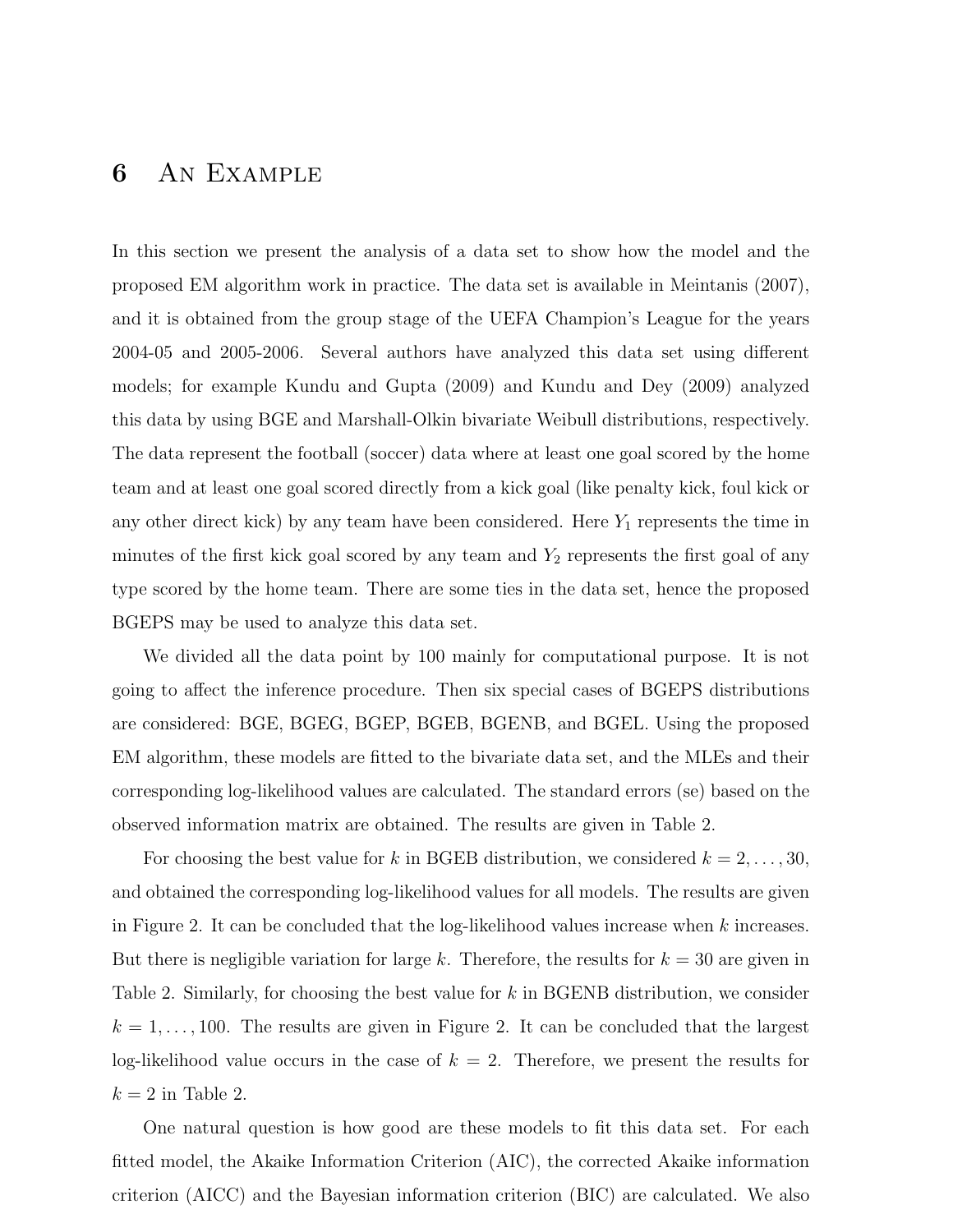obtain the Kolmogorov-Smirnov (K-S) distances between the fitted distribution and the empirical distribution function and the corresponding p-values (in brackets) for  $Y_1$ ,  $Y_2$ and  $\max(Y_1, Y_2)$ . The marginals and the maximum fit the univariate distributions quite well in all the cases considered. Now we want to test the copula based goodness of fit procedures as given in Genest et al. (2008). When dealing with the bivariate data the most natural way of checking the adequacy of a copula model would be to compare the fitted copula and the empirical copula. Based on extensive simulations it has been observed, see Genest et al. (2008) for example, that the Cramer-von Mises distance between the empirical copula and the fitted copula can be used as a good discrepancy measure. Based on bootstrapping (1000 replications) Cramer-von misses statistics (CVS) and the associated  $p$  values for each case have been obtained and they are reported in 2. Therefore, based on the copula goodness fit all the models provide good fit to the data, but BGENB provides the best fit to the data set. Finally, we make use the likelihood ratio test (LRT) for testing the BGE against other models. The statistics and the corresponding p-values are given in Table 2. Since in each case the  $p$  value is not very large, it is recommended not to use BGE for this data set.

#### 7 Conclusions

In this paper we have studied a new class of bivariate distributions namely bivariate generalized exponential power series class of distributions. This bivariate distributions has an absolute continuous and a singular part similar to the MOBE model. It is a five parameter model and the joint PDF of the absolute continuous part can take variety of shapes. The most important feature about the joint PDF is that it can be bimodal also. We have derived several properties of the proposed class of distributions and provided a very efficient EM algorithm to compute the MLEs of unknown parameters. In this paper we have only considered the bivariate model, but it should be possible to generalize to the multivariate case also. It will be interesting to develop different properties and the EM algorithm. More work is needed in that direction.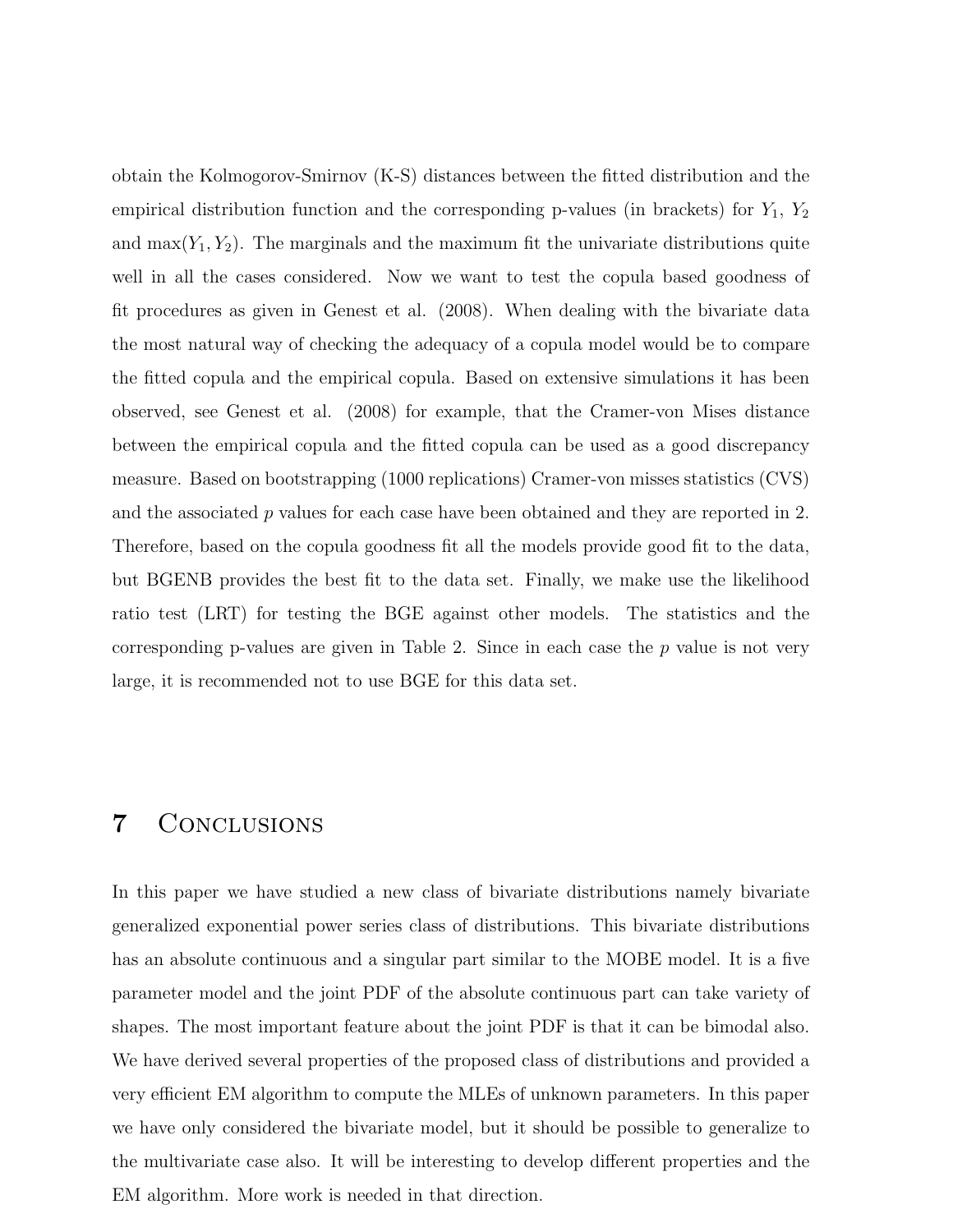# Acknowledgements

The authors would like to thank the Editor, Associate Editor and the anonymous referees for valuable comments and suggestions which greatly improved the paper. The first and second authors thank to the Yazd University for supporting this research.

# References

- [1] Achcar, J.A., Moala, F.A., Tarumoto, M.H. and Coladello, L.F. (2015), "A bivariate generalized exponential distribution derived from copula functions in the presence of censored data and covariates", Pesquisa Operacional, 35 (1), 165 – 186.
- [2] Al-Turk, L.I., Elaal, M.K.A. and Jarwan, R.S. (2017), "Inference of bivariate generalized exponential distribution based on copula functions", Applied Mathematical Sciences,  $11(24)$  1155 – 1186.
- [3] Balakrishnan, N. and Lai, C-D. (2009), Continuous Bivariate Distributions, 2nd edition, Springer, New York.
- [4] Barreto-Souza, W. (2012), "Bivariate gamma-geometric law and its induce Levy process", Journal of Multivariate Analysis, 109, 130 -145.
- [5] Blomqvist, N. (1950), "On a measure of dependence between two random variables", The Annals of Mathematical Statistics, 21(4):593–600.
- [6] Cancho, V. G., Louzada-Neto, F., and Barriga, G. D. C. (2011), "The Poissonexponential lifetime distribution", *Computational Statistics and Data Analysis*, 55(1):677– 686.
- [7] Chahkandi, M. and Ganjali, M. (2009), "On some lifetime distributions with decreasing failure rate", Computational Statistics and Data Analysis, 53(12):4433–4440.
- [8] Dey, A.K. and Kundu, D. (2012), "Discriminting between bivariate bivariate generalized exponential and bivariate Weibull distributions", Chilean Journal of Statistics,  $3(1), 93 - 110.$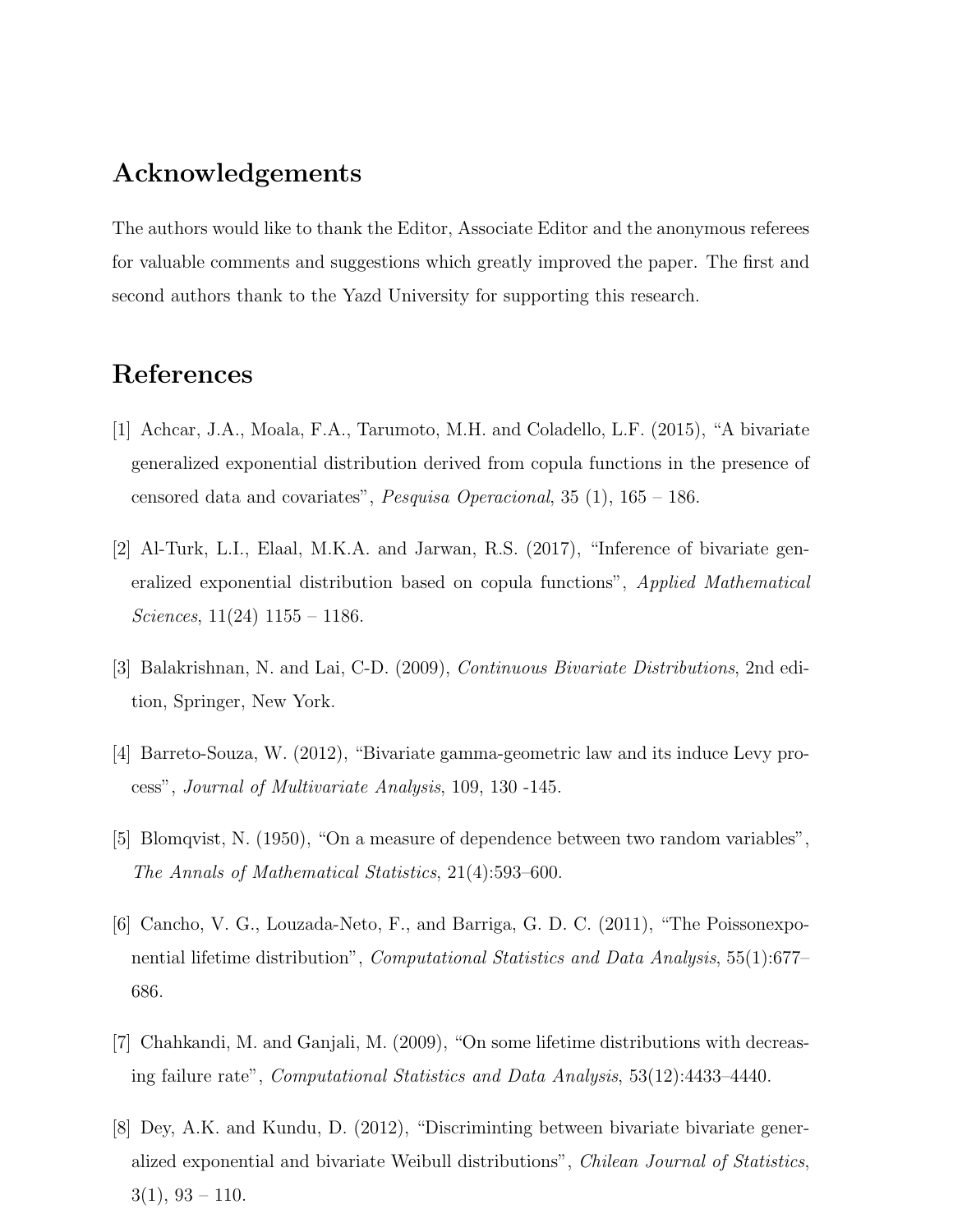- [9] Domma, F. (2010), "Some properties of the bivariate Burr type III distribution", Statistics, 44(2):203–215.
- [10] Elaal, M.K. and Jarwan, R.S. (2017), "Inference of bivaiate generalized exponential distribution based on copula functions", Applied Mathematical Sciences, 11(24), 1155 – 1186.
- [11] Flores, J., Borges, P., Cancho, V. G., and Louzada, F. (2013), "The complementary exponential power series distribution", Brazilian Journal of Probability and Statistics, 27(4):565–584.
- [12] Genest, C., Remillard, B. and Beaudoin, D. (2008), "Goodness of fit tests for copulas: A review and power study", Insurance: mathematics and Economics, 42, 199 - 213.
- [13] Ghitany, M.E., Al-Hussaini, E.K. and Al-Jarallah, R.A. (2005), "Marshall-Olkin extended Weibull distribution and its application to censored data", *Journal of Applied* Statistics, 32, 1025 - 1034.
- [14] Ghitany, M.E., Al-Awadhi, F.A. and Alkhalfan, L.A. (2007), "Marshall-Olkin extended Lomax distribution and its application to censored data", Communications in Statistics - Theory and Methods, 36, 1855 - 1866
- [15] Gupta, R. D. and Kundu, D. (1999), "Generalized exponential distributions", Australian & New Zealand Journal of Statistics, 41(2): 173–188.
- [16] Ibrahim, M., Eliwa, M.S. and El-Morshedy, M. (2017), "Bivariate exponentiated generalized linear exponential distribution with applications in reliability analysis", arXiv preprint, arXiv:1710.00502.
- [17] Kundu, D. (2015), "Bivariate Geometric (Maximum) Generalized Exponential Distribution", Journal of Data Science, 13(4):693-712.
- [18] Kundu, D. and Dey, A. K. (2009), "Estimating the parameters of the Marshall-Olkin bivariate Weibull distribution by EM algorithm", Computational Statistics and Data Analysis, 53(4):956–965.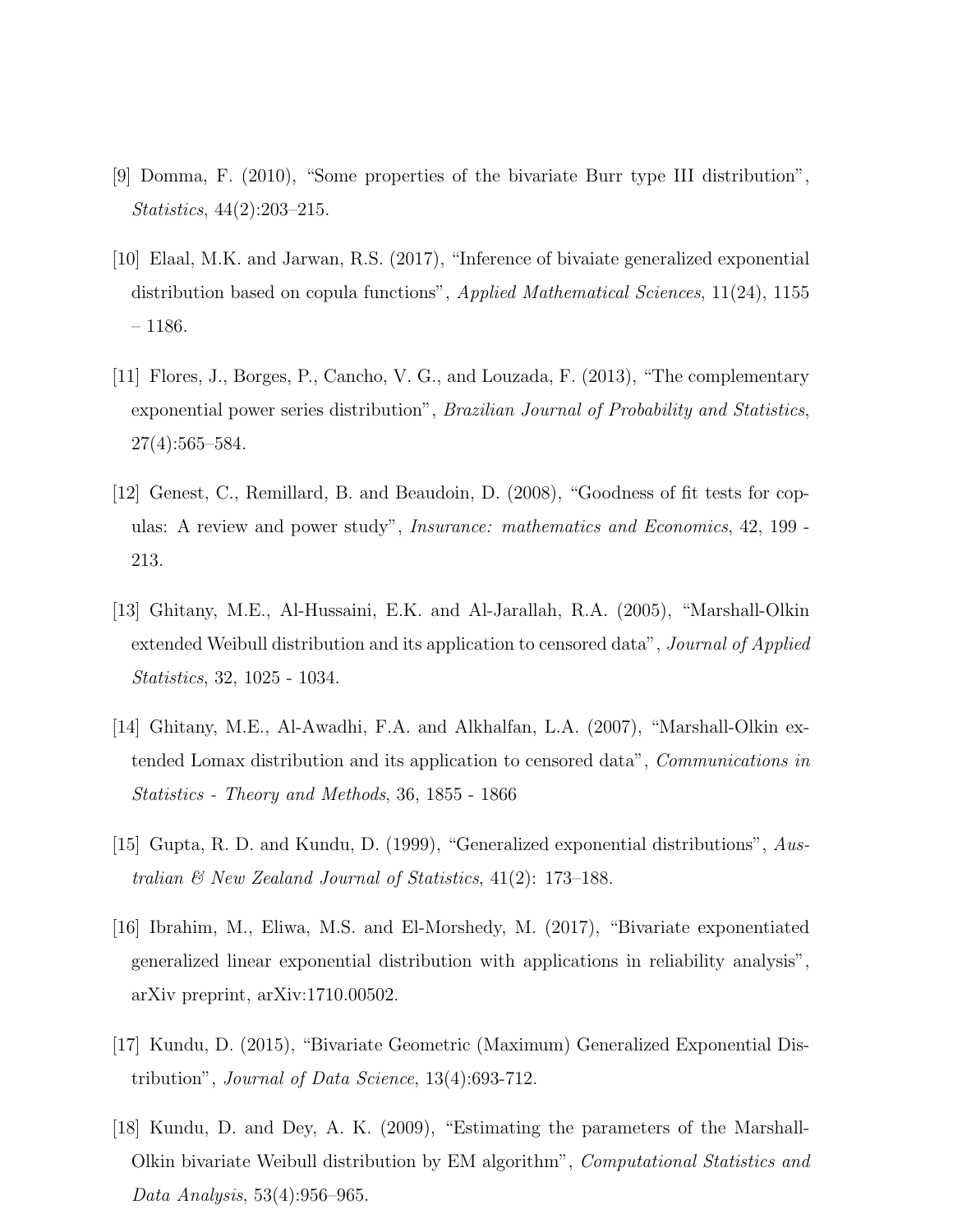- [19] Kundu, D. and Gupta, R. D. (2009), "Bivariate generalized exponential distribution", Journal of Multivariate Analysis, 100(4):581–593.
- [20] undu, D. and Gupta, R.D. (2010), "Modified Sarhan-Balakrishnan singular bivariate distribution", Journal of Statistical Planning and Inference, 140, 526 – 538.
- [21] Kundu, D. and Gupta, R.D. (2011), "Absolute continuous bivariate generalized exponential distribution", Advances in Statistical Analysis,  $95, 169 - 185$ .
- [22] Kundu, D. and Gupta, A. K. (2013), "Bayes estimation for the Marshall-Olkin bivariate Weibull distribution", Computational Statistics and Data Analysis, 57, 271 – 281.
- [23] Kundu, D. and Gupta, A.K. (2014), "On bivariate Weibull Geometric distribution", Journal of Multivariate Analysis, 123, 19 – 29.
- [24] Kundu, D. and Gupta, R.D. (2011), "Absolute continuous bivariate generalized exponential distribution", Advances in Statistical Analysis,  $95, 169 - 185$ .
- [25] Kundu, D., Kumar, A. and Gupta, A.K. (2015), "Absoulte continuous multivariate generalized exponential distribution", Sankhya, Ser. B,  $77(2)$ ,  $175 - 206$ .
- [26] Kus, C. (2007), "A new lifetime distribution", Computational Statistics and Data Analysis, 51,  $4497 - 4509$ .
- [27] Louzada, F., Roman, M., and Cancho, V. G. (2011), "The complementary exponential geometric distribution: Model, properties, and a comparison with its counterpart", Computational Statistics and Data Analysis, 55(8):2516–2524.
- [28] Mahmoudi, E. and Jafari, A. A. (2012), "Generalized exponentialpower series distributions", Computational Statistics and Data Analysis, 56(12):4047–4066.
- [29] Marshall, A. W. and Olkin, I. (1967), "A multivariate exponential distribution", Journal of the American Statistical Association, 62(317):30–44.
- [30] Marshall, A. W. and Olkin, I. (1997), "A new method for adding a parameter to a family of distributions with application to the exponential and Weibull families", Biometrika, 84(3):641652.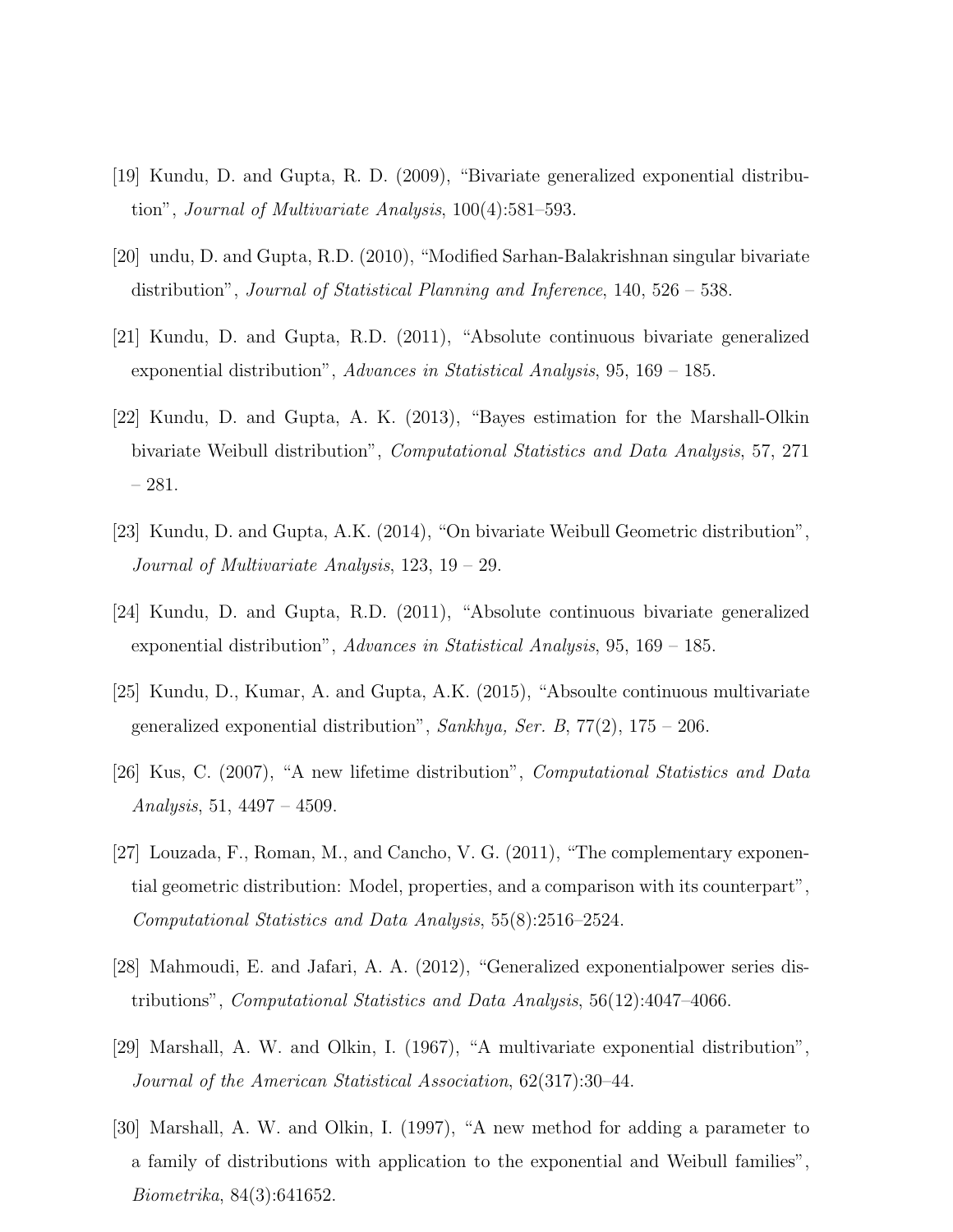- [31] Meintanis, S. G. (2007), "Test of fit for Marshall-Olkin distributions with applications", Journal of Statistical Planning and Inference, 137(12):3954–3963.
- [32] Morais, A. L. and Barreto-Souza, W. (2011), "A compound class of Weibull and power series distributions", Computational Statistics and Data Analysis, 55(3):1410– 1425.
- [33] Muhammad, M. (2016), "Poisson-odd generalized exponential family of distributions: theory and applications", Hacettepe Journal of Mathematics and Statistics, 47,  $1 - 20$ .
- [34] Nelsen, R. B. (1999), An Introduction to Copulas, Springer, New York.
- [35] Noack, A. (1950), "A class of random variables with discrete distributions", The Annals of Mathematical Statistics, 21(1):127–132.
- [36] Pham, H. and Lai, C-D. (2007), "On recent generalizations of the Weibull distribution", IEEE Transactions on Reliability, 56, 454 - 458.
- [37] R Development Core Team (2014), "A Language and Environment for Statistical Computing", R Foundation for Statistical Computing, Vienna, Austria.
- [38] Roozegar, R. and Nadarajah, S. (2016), "Block The quadratic hazard rate power series distribution", Journal of Testing and Evaluation, 45(3).
- [39] Sarhan, A. M. and Balakrishnan, N. (2007), "A new class of bivariate distributions and its mixture", Journal of Multivariate Analysis, 98(7):1508–1527.
- [40] Shoaee, S. and Khorram, E. (2012), "A new absolute continuous bivariate generalized exponential distributions", Journal of Statistical Planning and Inference, 142 (7), 2203 – 2220.
- [41] Tahmasbi, R. and Rezaei, S. (2008), "A two-parameter lifetime distribution with decreasing failure rate", Computational Statistics and Data Analysis, 52, 3889 – 3901.